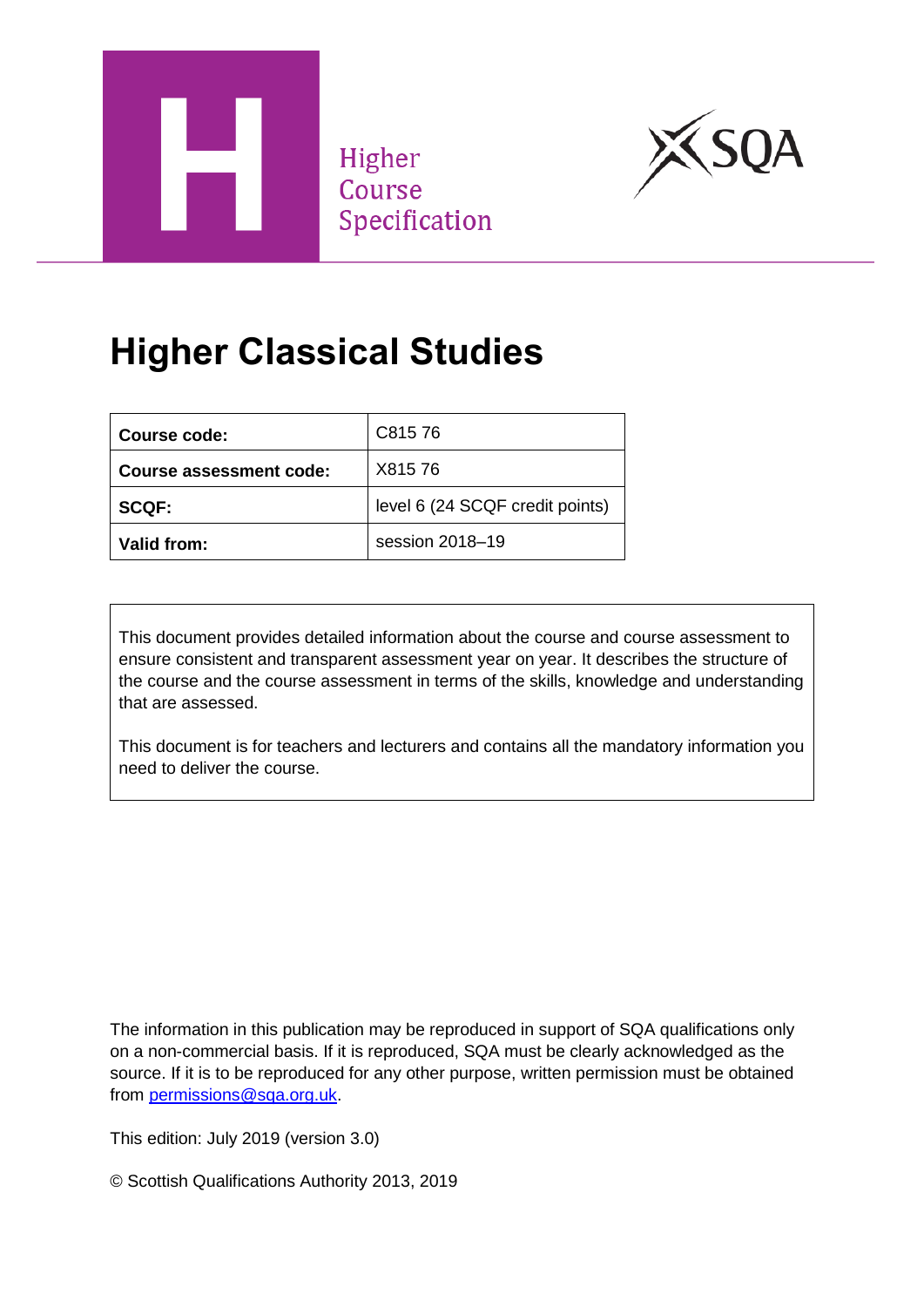# **Contents**

| <b>Course overview</b>                                              | 1              |
|---------------------------------------------------------------------|----------------|
| Course rationale                                                    | $\overline{2}$ |
| Purpose and aims                                                    | $\overline{2}$ |
| Who is this course for?                                             | $\overline{2}$ |
| <b>Course content</b>                                               | 3              |
| Skills, knowledge and understanding                                 | 3              |
| Skills for learning, skills for life and skills for work            | 9              |
| <b>Course assessment</b>                                            | 10             |
| Course assessment structure: question paper                         | 10             |
| Course assessment structure: assignment                             | 13             |
| Grading                                                             | 17             |
| <b>Equality and inclusion</b>                                       | 18             |
| <b>Further information</b>                                          | 19             |
| Appendix: course support notes                                      | 20             |
| Introduction                                                        | 20             |
| Developing skills, knowledge and understanding                      | 20             |
| Approaches to learning and teaching                                 | 21             |
| Preparing for course assessment                                     | 27             |
| Developing skills for learning, skills for life and skills for work | 29             |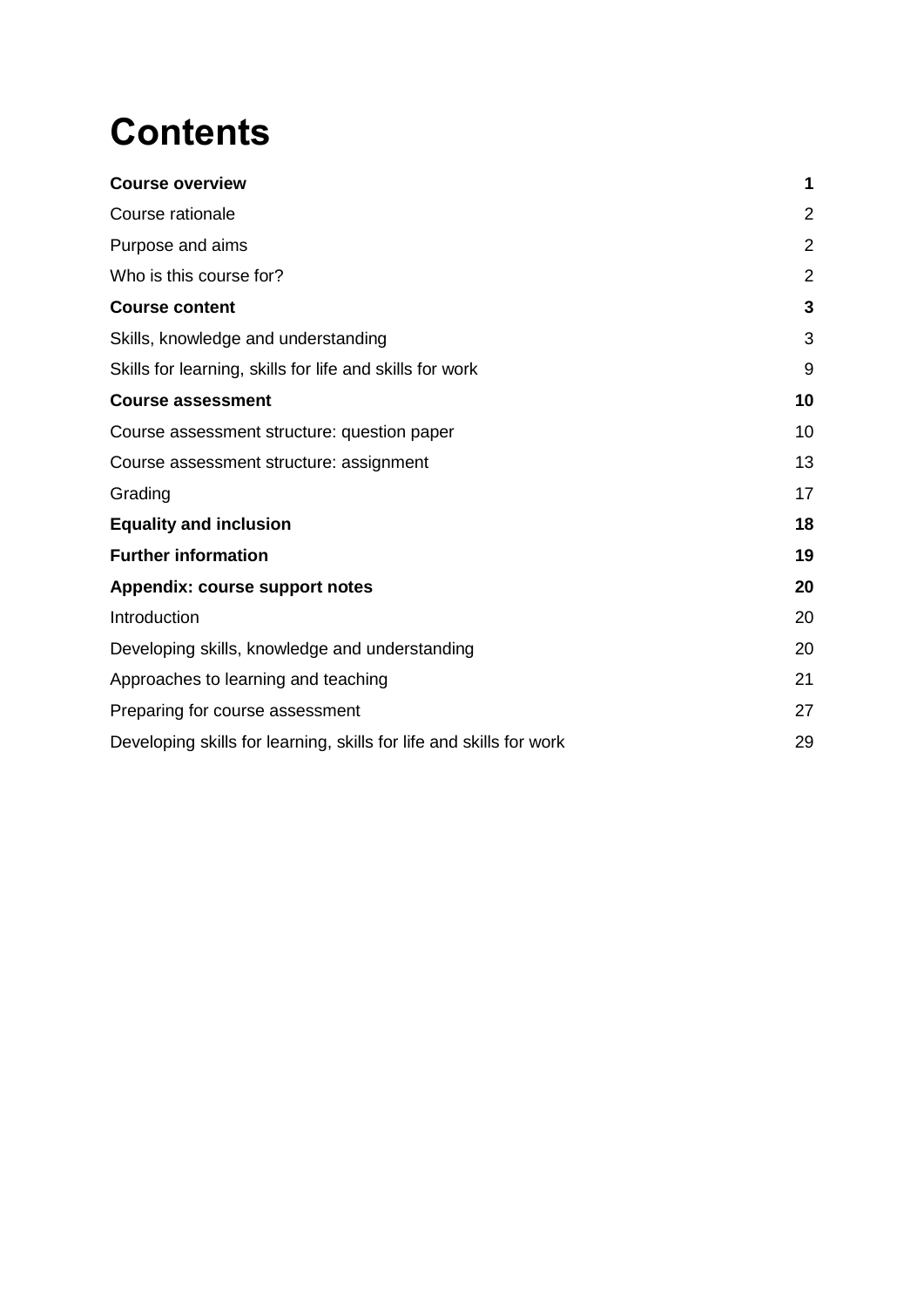# <span id="page-2-0"></span>**Course overview**

The course consists of 24 SCQF credit points which includes time for preparation for course assessment. The notional length of time for candidates to complete the course is 160 hours.

The course assessment has three components.

| <b>Component</b>                                           | <b>Marks</b> | <b>Duration</b>                                            |
|------------------------------------------------------------|--------------|------------------------------------------------------------|
| Component 1: question paper<br><b>Classical literature</b> | 30           | 1 hour and 10 minutes                                      |
| Component 2: question paper<br><b>Classical society</b>    | 50           | 1 hour and 50 minutes                                      |
| Component 3: assignment                                    | 30           | 1 hour and 30 minutes - see<br>'Course assessment' section |

| <b>Recommended entry</b>                                                                                                | <b>Progression</b>                                                                                                              |
|-------------------------------------------------------------------------------------------------------------------------|---------------------------------------------------------------------------------------------------------------------------------|
| Entry to this course is at the discretion of<br>the centre.<br>Candidates should have achieved the                      | <b>Advanced Higher Classical Studies</b><br>course<br>other qualifications in related areas<br>further study, employment and/or |
| National 5 Classical Studies course or<br>equivalent qualifications and/or experience<br>prior to starting this course. | training                                                                                                                        |

# **Conditions of award**

The grade awarded is based on the total marks achieved across all course assessment components.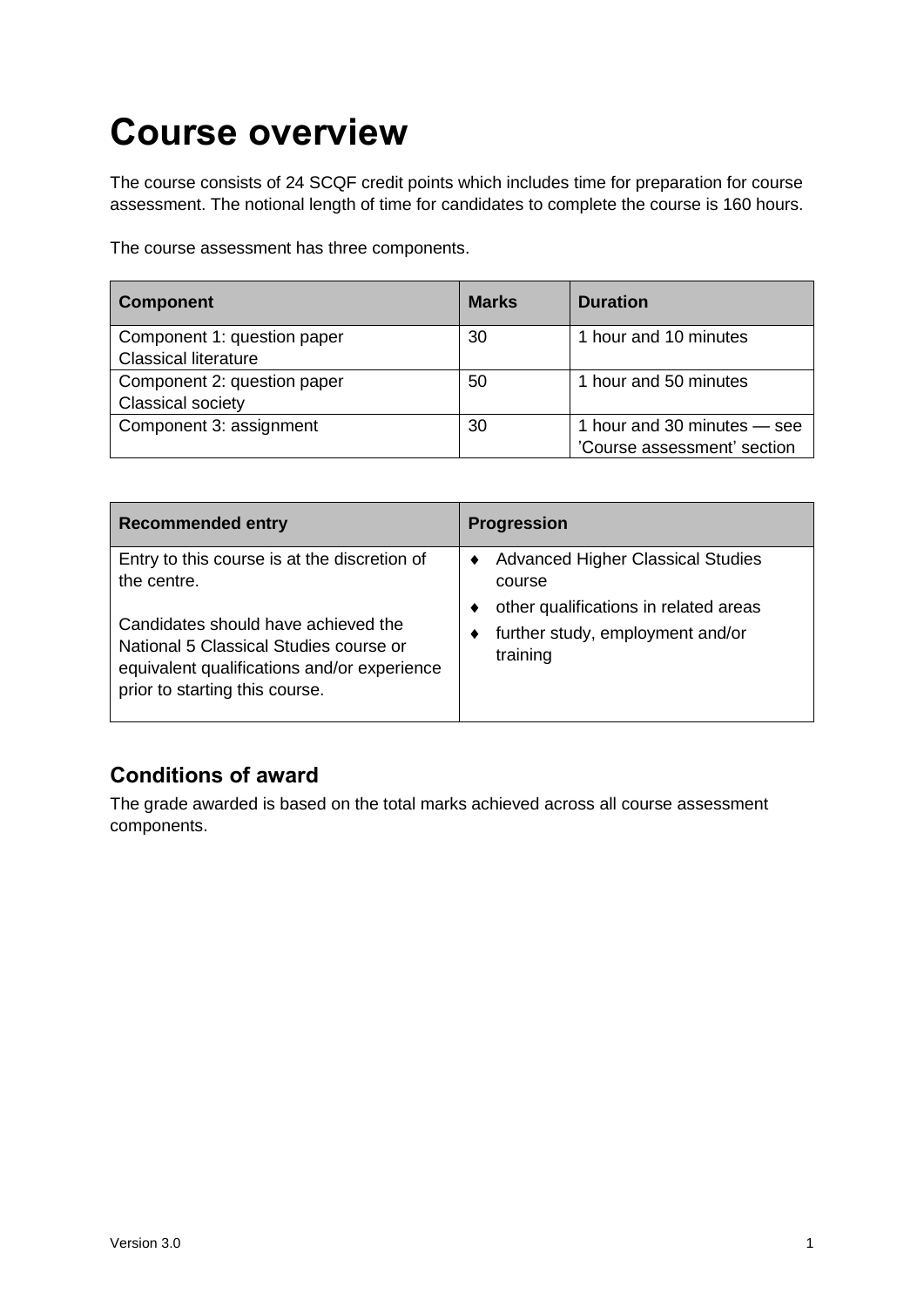# <span id="page-3-0"></span>**Course rationale**

National Courses reflect Curriculum for Excellence values, purposes and principles. They offer flexibility, provide time for learning, focus on skills and applying learning, and provide scope for personalisation and choice.

Every course provides opportunities for candidates to develop breadth, challenge and application. The focus and balance of assessment is tailored to each subject area.

This course is developed from the social studies curriculum area, and also draws from the languages and expressive arts.

Candidates study the religious, political, social, moral and cultural values and practices of classical Greek and Roman societies. This develops candidates' understanding of how the issues of the classical world remain relevant to an understanding of modern society.

The course emphasises the development and application of skills. The focus on evaluating sources and understanding and analysing classical literature, develops candidates' knowledge of classical societies, and develops their thinking skills and skills in literacy. Investigative and critical-thinking activities give candidates opportunities to gain important experience in contributing to group work and working on their own.

There is no requirement to study the Greek or Latin languages.

# <span id="page-3-1"></span>**Purpose and aims**

The course develops candidates' knowledge and understanding of the classical Greek and Roman civilisations by comparing and contrasting these societies with the modern world.

Candidates develop:

- knowledge and understanding of public and private religious ideas and practices:
	- the interaction between religion, personal morality and identity in classical societies
	- or of the political and social structures of classical societies
- the ability to evaluate complex sources of evidence from classical societies
- awareness of universal ideas, themes or values raised by classical texts
- the capacity to compare and contrast the classical world with modern society

# <span id="page-3-2"></span>**Who is this course for?**

The course is appropriate for a wide range of candidates, from those who wish to achieve a greater understanding of the classical world and its relevance to modern society, to candidates who wish to progress to more specialised training or further education or employment.

It can lead to future study and personal enrichment in many diverse areas of culture and society, and provides a point of departure for other work, for example literary studies, classical languages, archaeology, medieval studies, modern languages and European studies.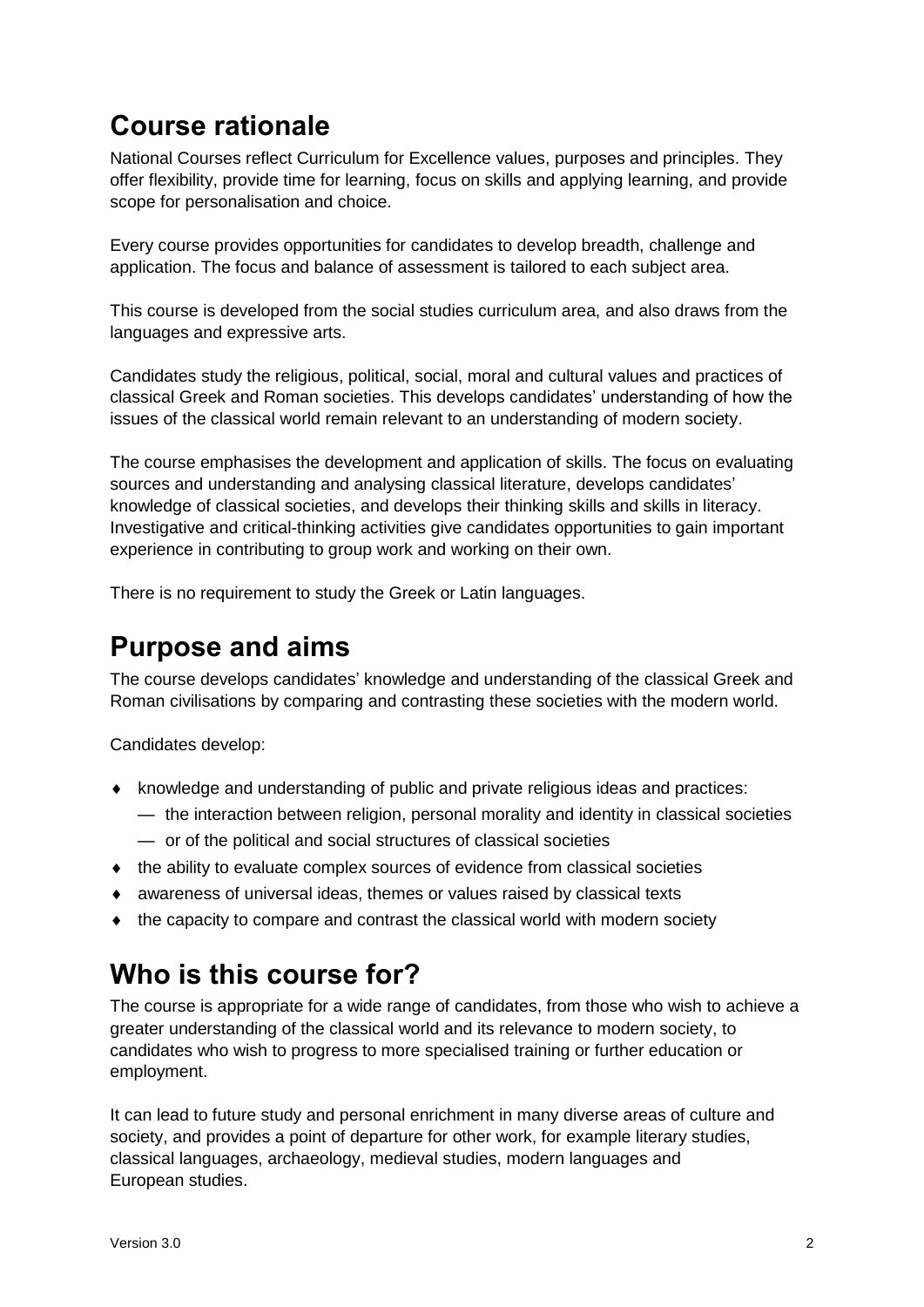# <span id="page-4-0"></span>**Course content**

The course consists of three areas of study. There is considerable flexibility in the themes which can be studied within each area in order to allow for personalisation and choice:

- ◆ Classical literature
- ◆ Life in classical Greece
- ◆ Life in the Roman world

# <span id="page-4-1"></span>**Skills, knowledge and understanding**

# **Skills, knowledge and understanding for the course**

The following provides a broad overview of the subject skills, knowledge and understanding developed in the course:

Candidates develop in-depth knowledge and understanding of:

- universal ideas, themes or values revealed by classical literature
- a range of religious, political, social, moral and cultural values and practices of classical Greek and Roman societies, providing detailed explanations

Candidates also build skills in:

- structuring and sustaining lines of reasoned argument about universal ideas, themes or values revealed by classical literature
- analysing and evaluating the religious, political, social, moral and cultural values and practices of classical Greek and Roman societies
- comparing religious, political, social, moral and cultural values and practices of the classical and modern worlds and drawing reasoned and detailed conclusions
- interpreting and understanding a range of complex sources
- evaluating the reliability and value of a range of complex sources
- research and using information collected from a range of sources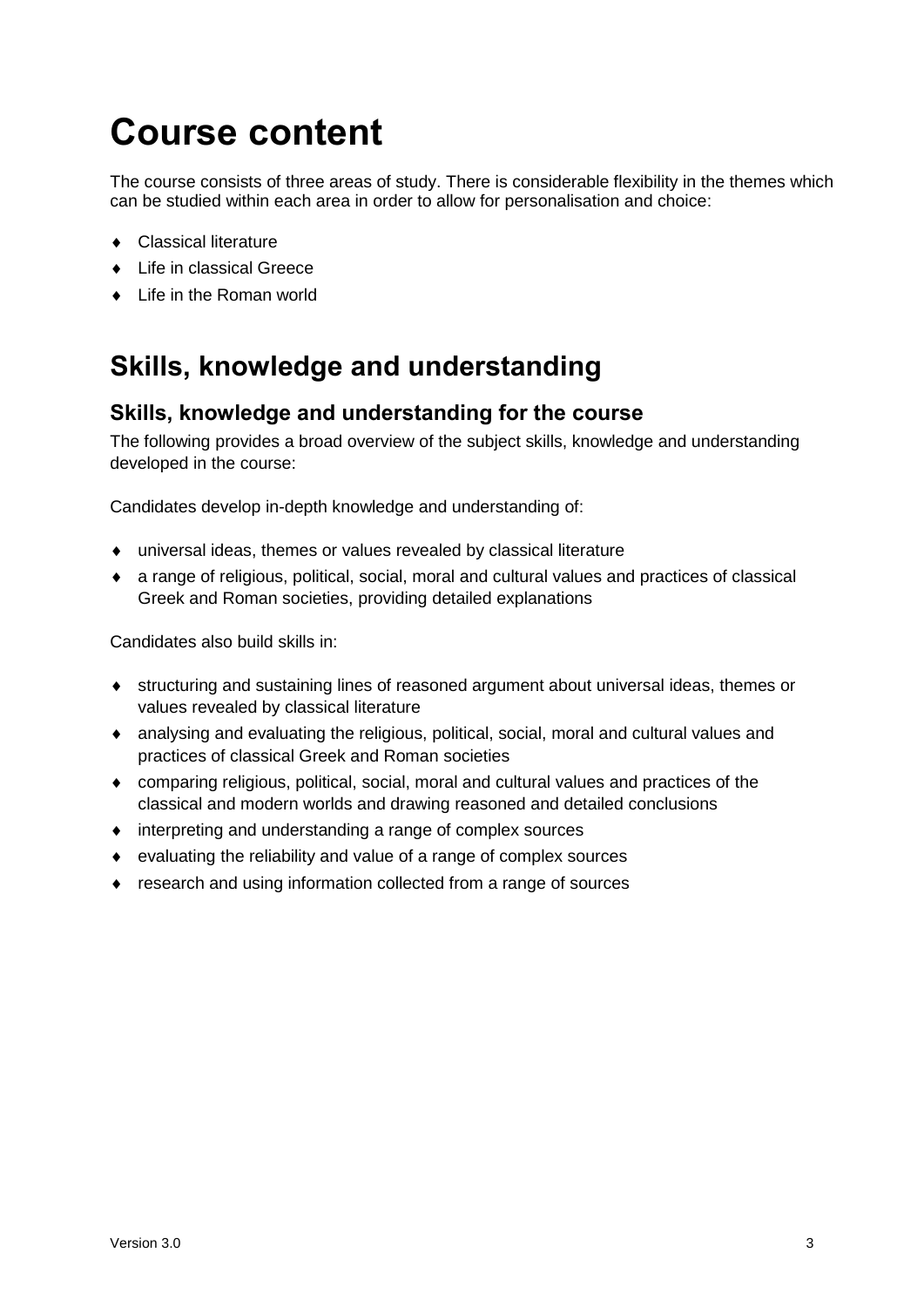# **Skills, knowledge and understanding for the course assessment**

The following provides details of skills, knowledge and understanding sampled in the course assessment:

# **Question paper: Classical literature**

Candidates demonstrate in-depth factual and textual knowledge and understanding of universal ideas, themes or values revealed in a classical text they have read, linking the classical and modern worlds. These universal ideas, themes or values are:

- $\bullet$  leadership
- fate versus free will
- ◆ heroism
- ◆ conflict
- women in society

# **Question paper: Classical society**

#### **Section 1: Life in classical Greece**

Candidates demonstrate in-depth factual and theoretical knowledge and understanding of life in fifth century BC Athens, in relation to one of the following parts:

# **Part A: Power and freedom**

#### **Athenian citizenship**

- qualifications for citizenship
- ◆ benefits and rights of citizenship
- responsibilities
- ◆ metics rights and duties
- ◆ definition of direct democracy
- $\bullet$  the Assembly of citizens  $-$  structure, role and purpose
- $\bullet$  the Council of 500 structure, role and purpose
- $\bullet$  the archons role and purpose
- $\bullet$  the generals role and purpose
- ostracism the purpose and process, strengths and weaknesses
- ◆ strengths and weaknesses of Athenian democracy

#### **Structure of the Athenian legal system**

- $\bullet$  law courts the structure of a trial
- $\bullet$  jurors eligibility, selection, payment and impact of jury pay
- **\*** strengths and weaknesses of the Athenian legal system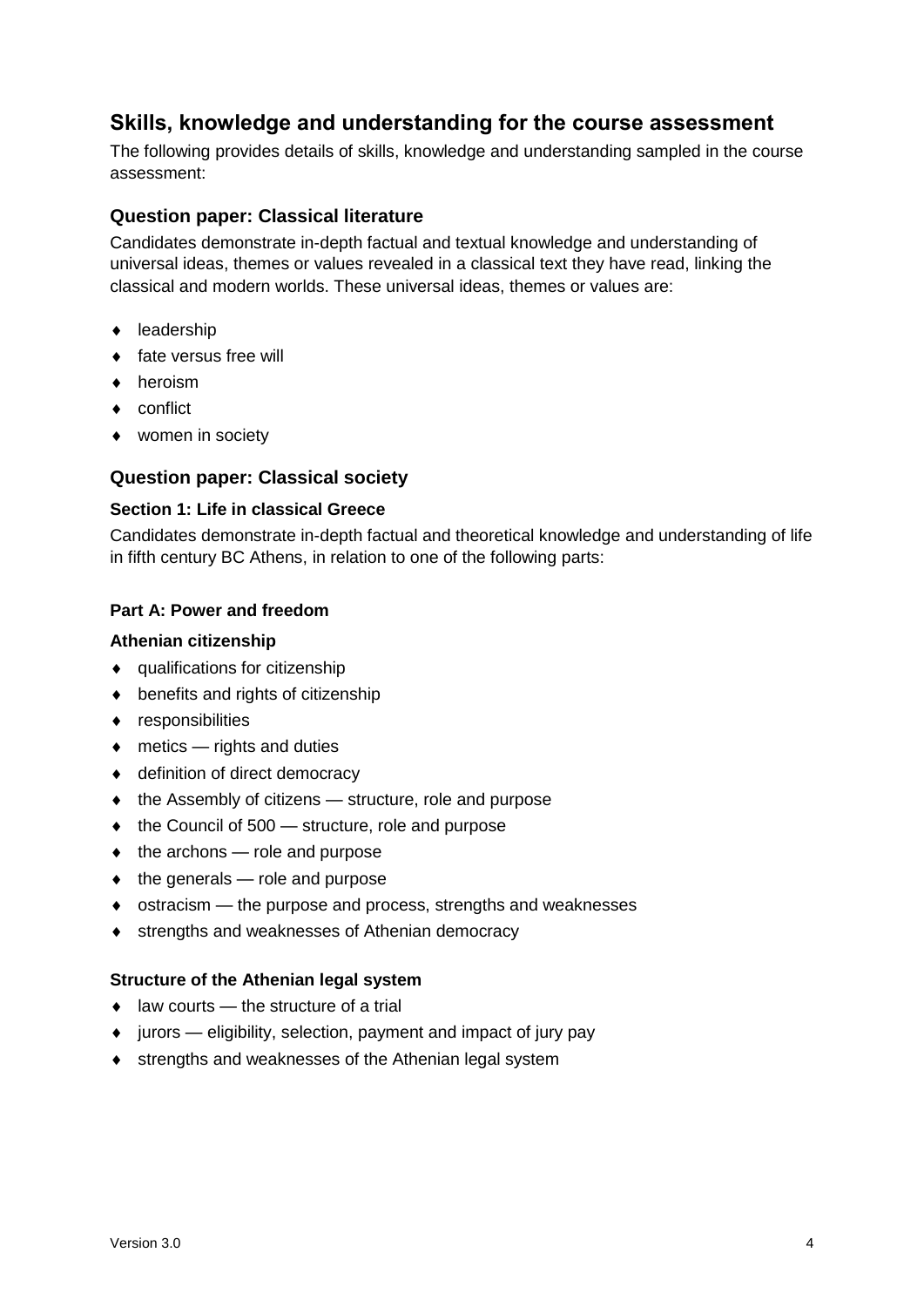# **Slavery in classical Athens**

- attitudes towards slavery and justifications, for example Aristotle's justification
- how a person became a slave
- $\bullet$  jobs
- public and private slaves
- $\triangleleft$  treatment of slaves
- $\bullet$  freeing of slaves
- impact of the use of slavery

# **Women in classical Athens**

- attitudes towards women
- $\bullet$  education
- $\bullet$  jobs citizen and slave
- ◆ political and legal status
- role within the household
- marriage, childbirth and divorce
- contribution of women within Athenian society

# **Delian League/Athenian empire**

- ◆ reasons for and purpose of the Delian League
- ◆ transition from voluntary league to Athenian empire
- ◆ revolts of allies and consequences
- advantages and disadvantages of the empire for Athens
- advantages and disadvantages of the empire for the allies

#### Or

# **Part B: Religion and belief**

#### **State religion**

- $\bullet$  the nature of religion contractual, ritualistic, no moral code provided
- nature of the gods polytheism, anthropomorphism and behaviour
- $\bullet$  rituals of worship prayer, sacrifice, libation and votive offerings
- $\bullet$  building of worship the Parthenon
- ◆ selection and role of priests
- divination and interpretation omens, birds, entrails, weather signs, dreams, oracles Delphi, Dodona
- festivals Panathenaia and City Dionysia
- importance of state religion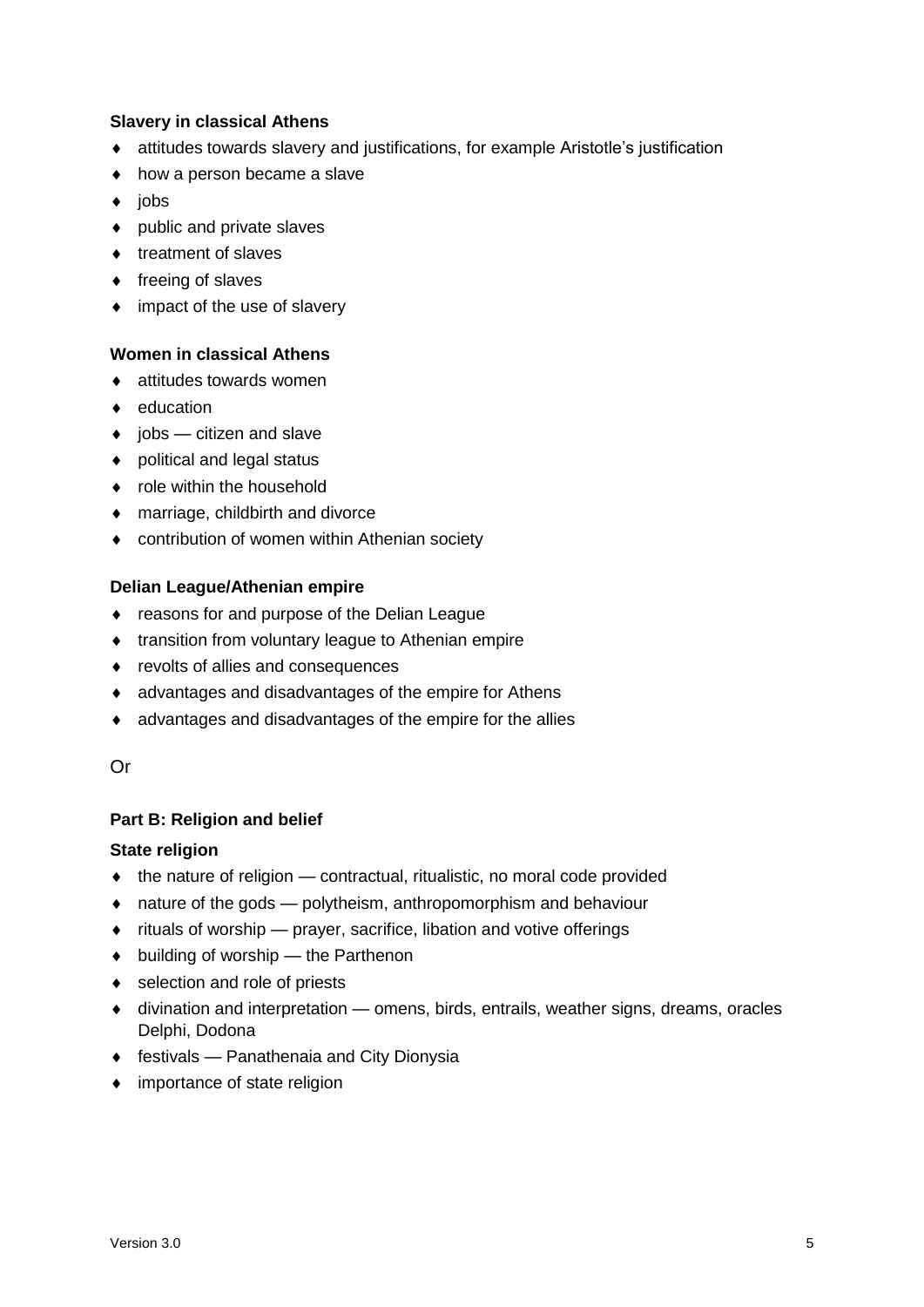# **Cults and mystery religions**

- $\bullet$  the cult of Asclepius at Epidaurus
- ◆ the cult of Dionysos
- ◆ Eleusinian mysteries
- $\bullet$  the attraction of the mystery cults
- attitudes towards cults

# **Women within religious worship**

- priestesses Pythia, priestesses of Athena
- role of women as midwives and in preparing the dead
- role of women in the following festivals Skira, Thesmophoria, Haloa and Panathenaia
- impact of women on religion

# **Death and the afterlife**

- ◆ burial customs
- $\bullet$  traditional beliefs about the afterlife including reward and punishment  $-$  Elysian fields, Asphodel plains and Tartarus
- remembrance of the dead funeral rites, Genesia and Anthesteria
- alternative beliefs Orphism and Pythagoreanism
- attitudes towards the dead

# **Challengers of traditional beliefs**

- philosophical attitudes towards the nature of the gods, for example Plato and Xenophanes
- philosophical attitudes towards beliefs about the dead and the afterlife, for example Plato and Democritus
- ◆ impact on belief

# **Section 2: Life in the Roman world**

Candidates demonstrate in-depth factual and theoretical knowledge and understanding of life in the Roman world in the first century BC and first century AD, in relation to one of the following parts:

# **Part A: Power and freedom**

# **The Roman Republic up to 44 BC**

- definition of SPQR, Senātus Populusque Rōmānus (the Senate and People of Rome)
- social classes in ancient Rome plebeian, equestrian and patrician
- $\bullet$  the Roman Senate structure, role and purpose
- the structure, role, purpose and weaknesses of the voting system, for example the assemblies
- elected officials quaestor, aedile, praetor, consul, censor, dictator and tribune
- ◆ strengths and weaknesses of the Roman Republic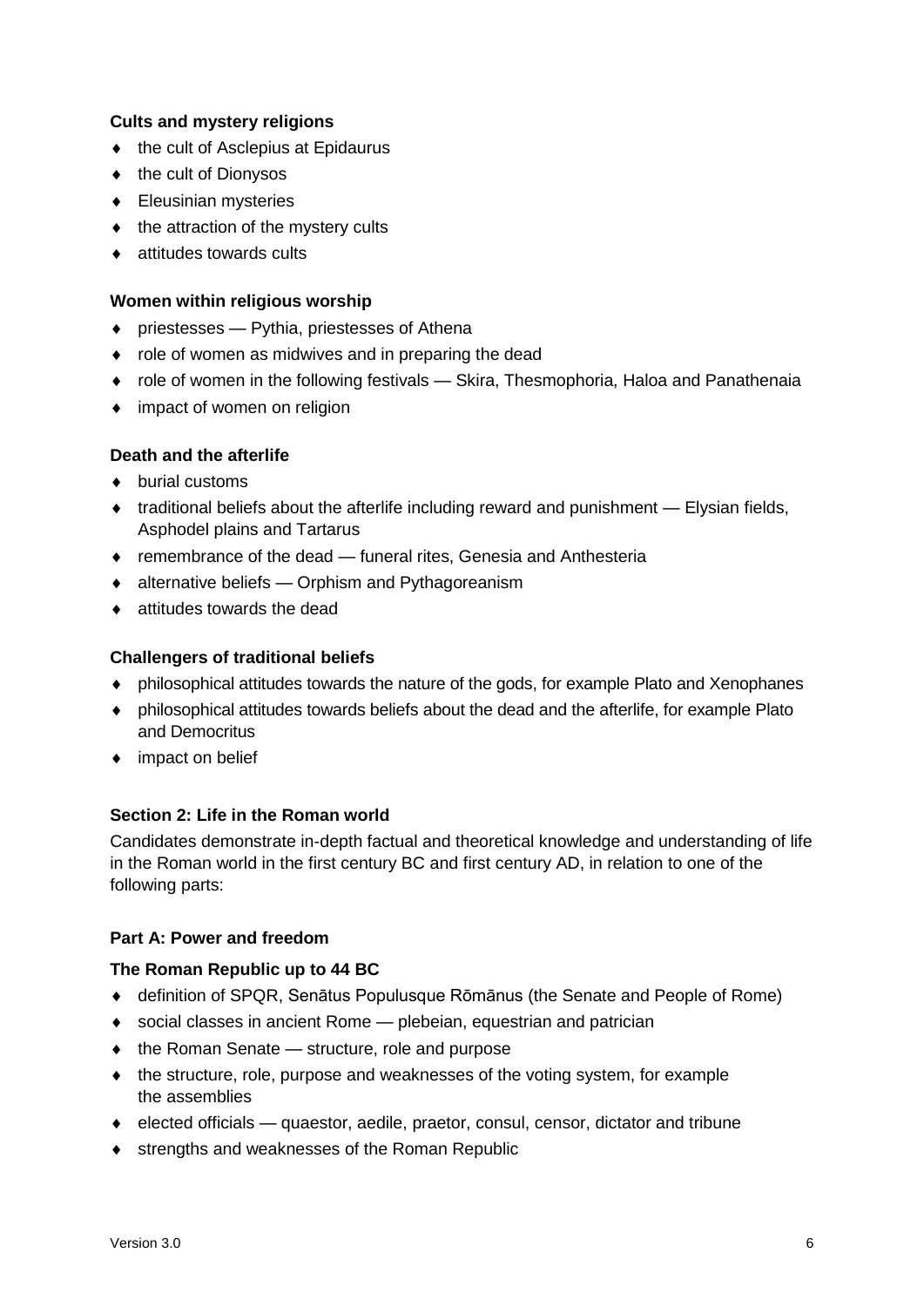# **Slavery in the Roman world**

- attitudes towards slavery
- how a person became a slave
- $\bullet$  jobs
- public and private slaves
- $\bullet$  treatment of slaves
- slave rebellions, for example Spartacus
- $\triangleleft$  freeing of slaves
- $\bullet$  impact of the use of slavery

#### **Roman women**

- attitudes towards women
- $\bullet$  education
- $\bullet$  jobs citizen and slave
- ◆ political and legal status
- role within the household
- marriage, childbirth and divorce
- contribution of women within Roman society

#### **Roman empire**

- Roman provincial administration role of the governor, client kingdoms and taxation
- Romanisation the cultural impact of Roman rule on the empire
- advantages and disadvantages of living in the Roman empire

#### **Revolts in the empire**

- ◆ Boudicca
	- causes of the revolt
	- course of the revolt
	- consequences of the revolt
- ◆ Judean revolt
	- causes of the revolt
	- course of the revolt
	- consequences of the revolt

Or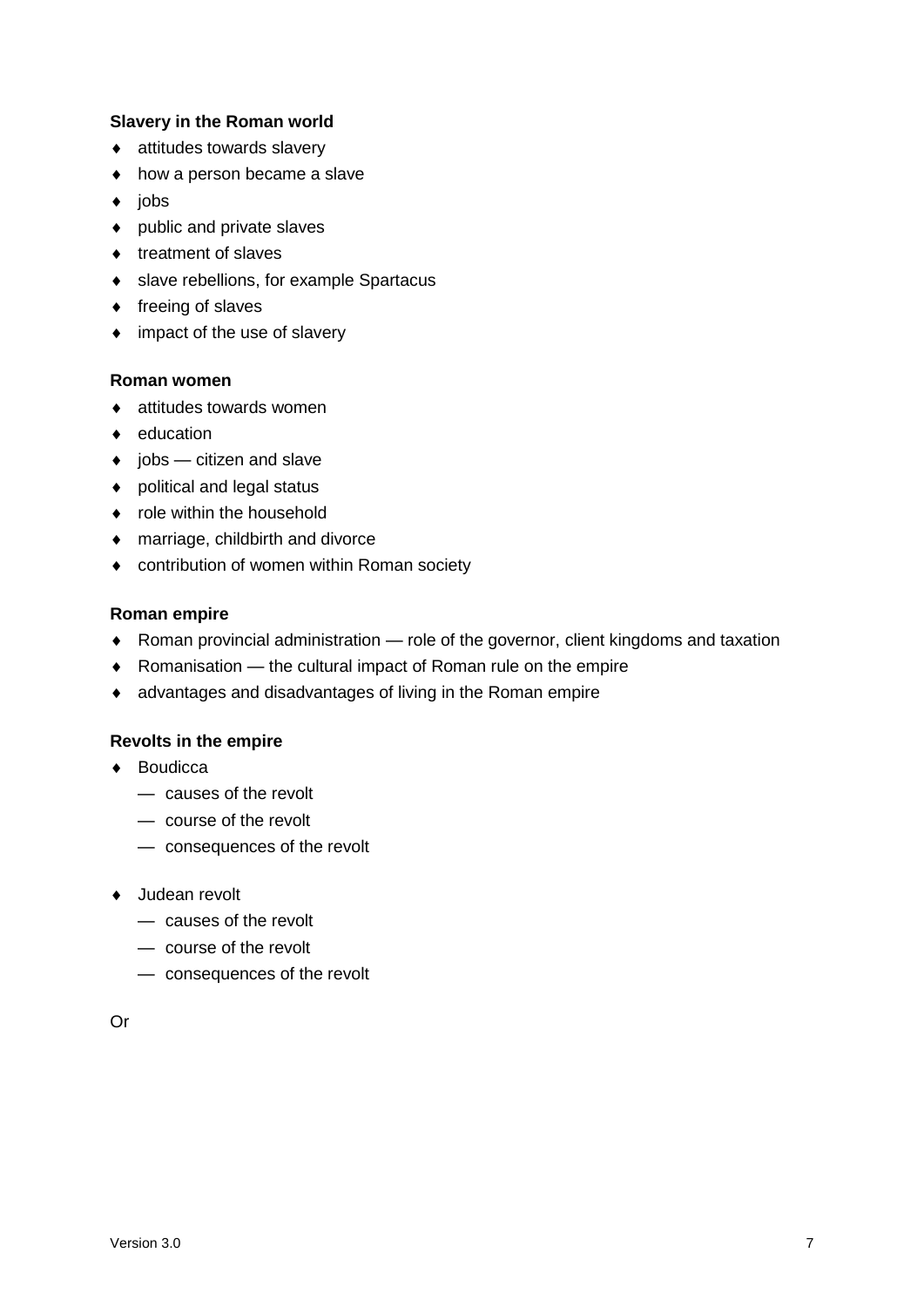# **Part B: Religion and belief**

# **State religion**

- $\bullet$  the nature of religion contractual, ritualistic
- nature of the gods polytheism, anthropomorphism and no moral code
- rituals of worship prayer, sacrifice, libation and votive offerings
- $\bullet$  festivals Lupercalia and the Saturnalia
- divination and interpretation omens, birds, entrails, weather signs, dreams, Sibylline books and associated priesthoods: the augurs, quindecemviri and haruspices
- ◆ Vestal Virgins
- ◆ imperial cult
- importance of state religion

# **Domestic religion**

- role and worship of Vesta, the Lares, the Penates, Janus, and genius
- religious rituals associated with birth and coming of age
- rituals at birth Juno Lucina, father's acceptance of child, name giving and the bulla
- rituals to mark coming of age religious rites at lararium for boys and girls, the age at which the ritual took place, dedication of bulla, presentation of adult toga and dedication of toys
- ◆ importance of domestic religion to Roman life

# **Mystery religions**

- ◆ cult of Bacchus
- ◆ cult of Mithras
- $\bullet$  cult of Isis
- ◆ cult of Cybele Magna Mater
- ◆ attractions of the cults
- ◆ attitudes of Romans to the cults

# **Religious tolerance in the Roman world**

- ◆ attitudes towards:
	- Judaism
	- Christianity
	- Druidism

# **Philosophical attitudes towards religious beliefs**

- ◆ Stoicism
- Epicureanism
- ◆ impact of philosophical thought on Roman beliefs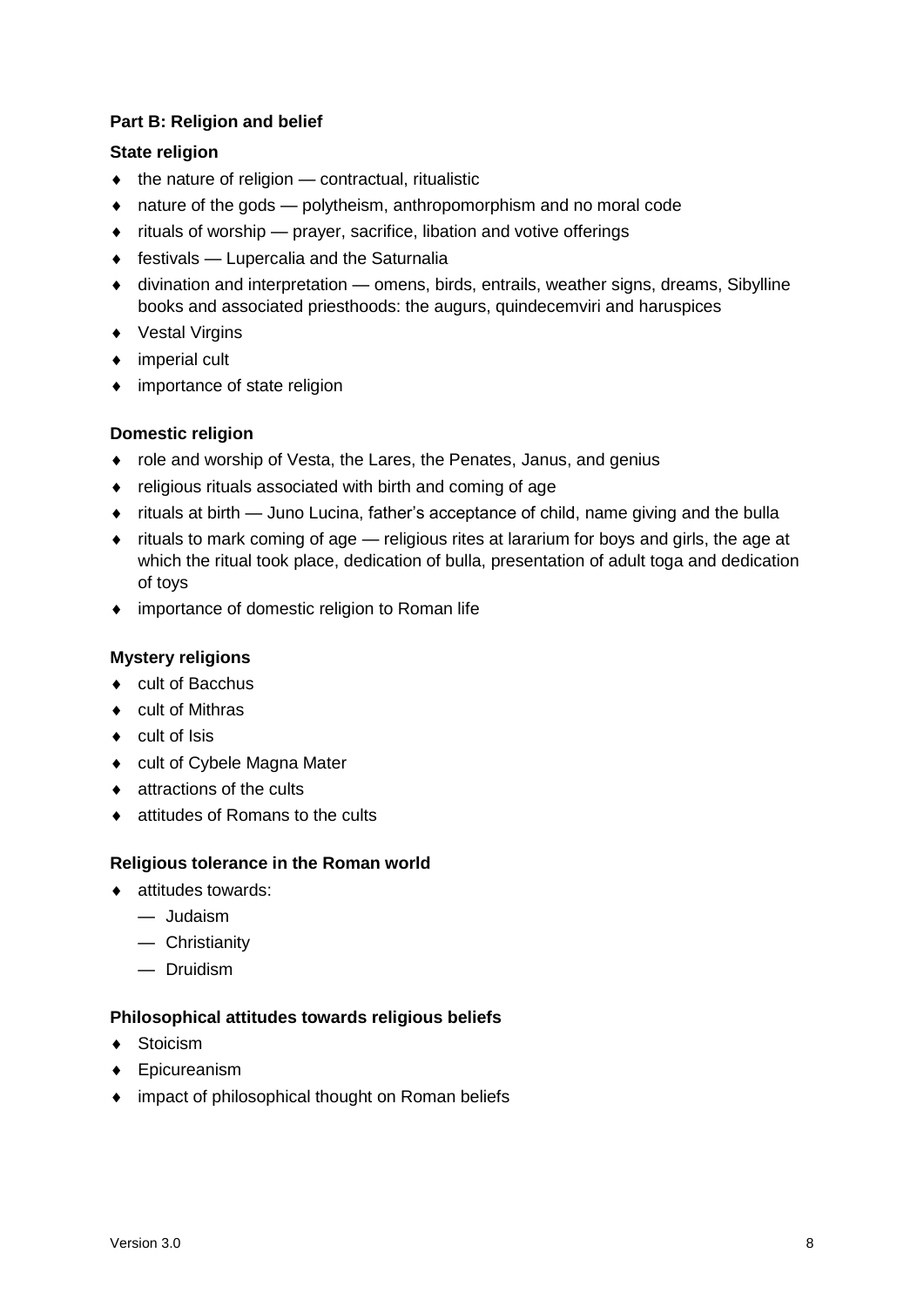# **Assignment**

Candidates have an open choice of a classical studies issue. Their choice is not constrained by the content of the question papers.

Skills, knowledge and understanding included in the course are appropriate to the SCQF level of the course. The SCQF level descriptors give further information on characteristics and expected performance at each SCQF level, and can be found on the SCQF website.

# <span id="page-10-0"></span>**Skills for learning, skills for life and skills for work**

This course helps candidates to develop broad, generic skills. These skills are based on [SQA's Skills Framework: Skills for Learning, Skills for Life and Skills for Work](http://www.sqa.org.uk/sqa/63101.html) and draw from the following main skills areas:

# **1 Literacy**

- 1.1 Reading
- 1.2 Writing
- 1.3 Listening and talking

# **4 Employability, enterprise and citizenship**

4.6 Citizenship

# **5 Thinking skills**

- 5.3 Applying
- 5.4 Analysing and evaluating

Teachers and lecturers must build these skills into the course at an appropriate level, where there are suitable opportunities.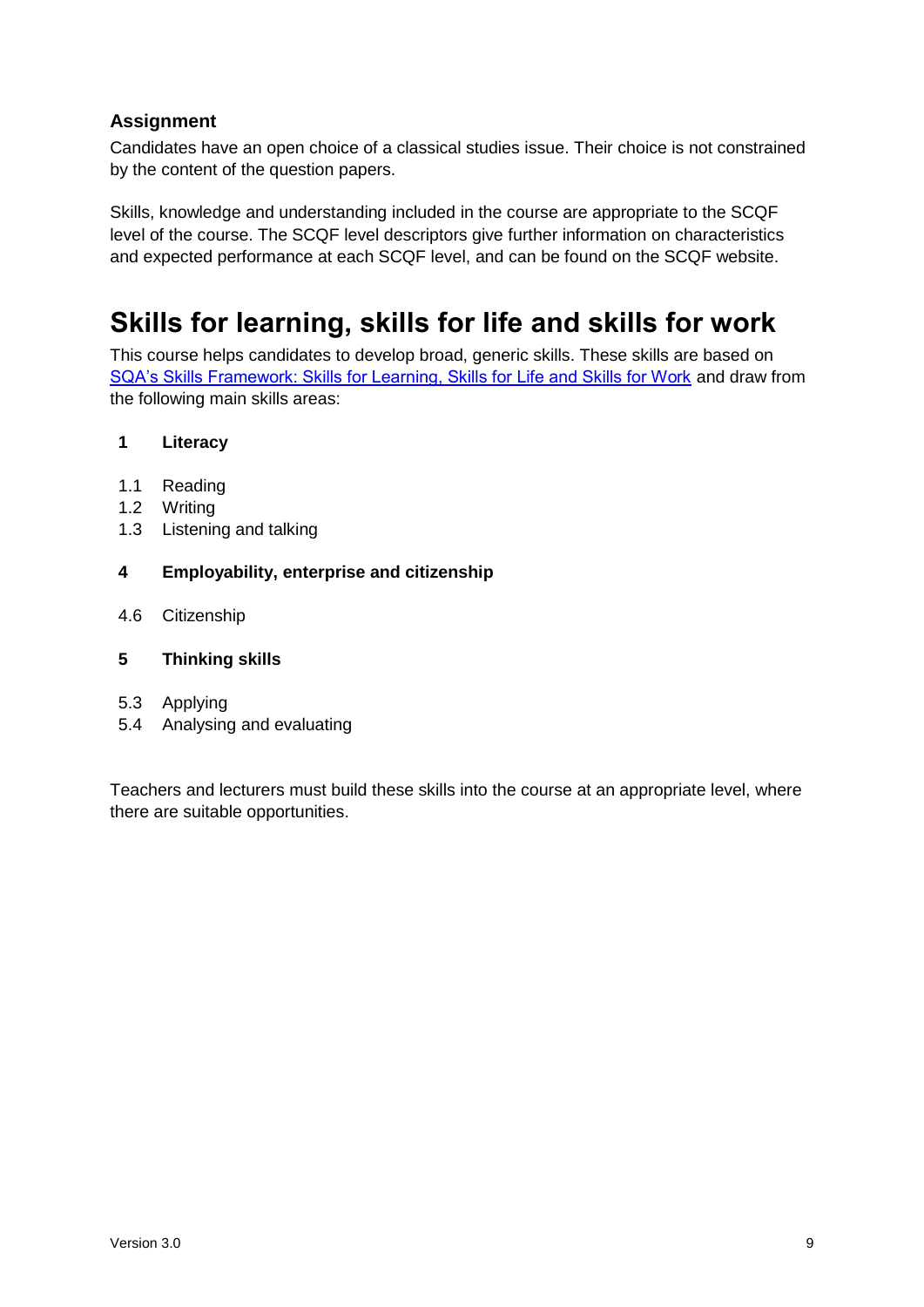# <span id="page-11-0"></span>**Course assessment**

Course assessment is based on the information provided in this document.

The course assessment meets the key purposes and aims of the course by addressing:

- breadth drawing on knowledge and skills from across the course
- challenge requiring greater depth or extension of knowledge and/or skills
- application requiring application of knowledge and/or skills in practical or theoretical contexts as appropriate

This enables candidates to:

- draw on, extend and apply the skills, knowledge and understanding acquired during the course, assessed by two question papers and an assignment. There is broad parity between the assessment of skills, knowledge and understanding over the course
- demonstrate breadth of skills, knowledge and understanding from across the course, in the question papers. These sample knowledge and understanding from across the course and require application of skills in different contexts
- demonstrate challenge and application relating to a classical studies issue in the assignment

# <span id="page-11-1"></span>**Course assessment structure: question paper**

# **Question paper: Classical literature 30 marks**

This question paper has a total mark allocation of 30 marks. This is 27% of the overall marks for the course assessment.

This question paper draws on the skills, knowledge and understanding acquired during the course.

It allows candidates to demonstrate:

- structuring and sustaining lines of reasoned argument about universal ideas, themes or values revealed by classical literature
- analysis and evaluation of universal ideas, themes or values revealed by classical literature
- $\bullet$  knowledge and understanding from across the course
- comparison of religious, political, social, moral and cultural values and practices of the classical and modern worlds and to draw reasoned and detailed conclusions

This paper has one section.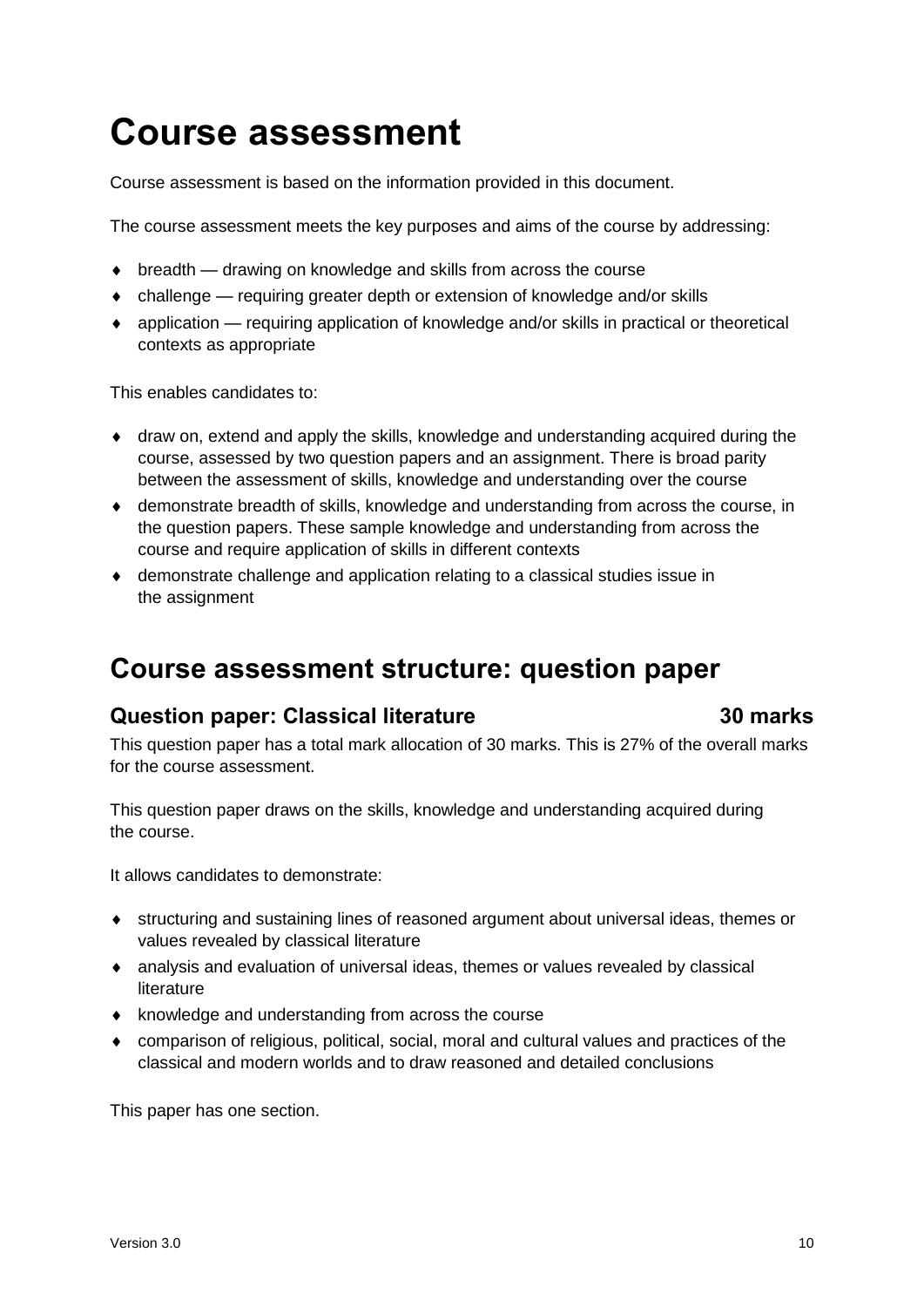Each year the questions sample three of the following five themes:

- $\leftarrow$  leadership
- $\bullet$  fate versus free will
- **+** heroism
- ◆ conflict
- women in society

This paper has three extended-response questions. Candidates answer two of the three questions.

There are two questions worth 20 marks and one question worth 10 marks.

For the 20 mark questions, candidates discuss a theme in classical literature. They have a choice between two questions on different themes, and select one to answer.

For the 10 mark question, candidates compare a modern source/quote with a classical text from the third theme being sampled that year.

# **Setting, conducting and marking the question paper**

This question paper is set and marked by SQA, and conducted in centres under conditions specified for external examinations by SQA.

Candidates have 1 hour and 10 minutes to complete this question paper.

# **Question paper: Classical society 50 marks**

This question paper has a total mark allocation of 50 marks. This is 45% of the overall marks for the course assessment.

This question paper draws on the skills, knowledge and understanding acquired during the course.

It allows candidates to demonstrate:

- in-depth knowledge and understanding of a range of religious, political, social, moral and cultural values and practices of classical Greek and Roman societies, providing detailed explanations
- structuring and sustaining lines of reasoned argument about universal ideas, themes or values revealed by classical literature
- analysis and evaluation of the religious, political, social, moral and cultural values and practices of classical Greek and Roman societies
- comparison of religious, political, social, moral and cultural values and practices of the classical and modern worlds and to draw reasoned and detailed conclusions
- interpretation and understanding of a range of complex sources of evidence
- evaluation of the reliability and value of a range of complex sources of evidence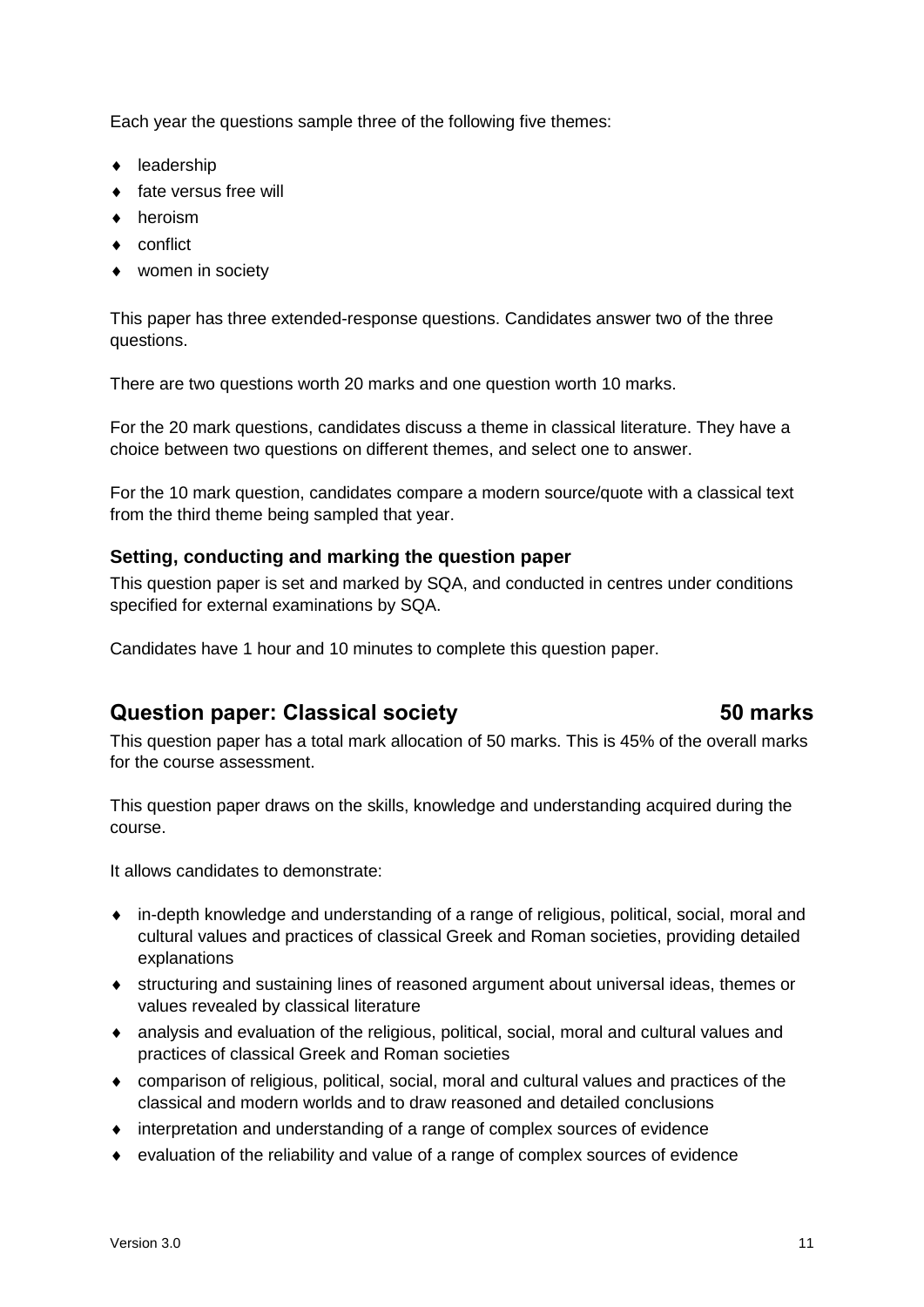This paper has two sections, and within each section there are two parts. Candidates must answer questions from both sections, but are free to choose to complete questions in part A or part B of each section.

# **Section 1: Life in classical Greece**

- ◆ Part A: Power and freedom or
- ◆ Part B: Religion and belief

# **Section 2: Life in the Roman world**

- ◆ Part A: Power and freedom or
- ◆ Part B: Religion and belief

In this question paper, candidates are required to complete five out of a possible seven questions. They complete one of each of the following question types throughout the paper:

| • evaluate the usefulness of a source                               | 8 marks  |
|---------------------------------------------------------------------|----------|
| $\bullet$ 'how fully do sources A, B and C '                        | 8 marks  |
| • analyse an issue in classical Greece or the Roman world           | 12 marks |
| • 'to what extent '/to evaluate an issue in classical Greece or the |          |
| Roman world                                                         | 12 marks |
| • compare a modern source/quote with a classical idea               | 10 marks |

The 'compare a modern source/quote with a classical idea' question appears in **either** section 1: Life in classical Greece **or** section 2: Life in the Roman world, as determined by SQA each year.

Please see the 'Skills, knowledge and understanding for the course assessment' section for details of topics assessed in these sections.

# **Setting, conducting and marking the question paper**

This question paper is set and marked by SQA, and conducted in centres under conditions specified for external examinations by SQA.

Candidates have 1 hour and 50 minutes to complete this question paper.

Specimen question papers for Higher courses are published on SQA's website. These illustrate the standard, structure and requirements of the question papers candidates sit. The specimen papers also include marking instructions.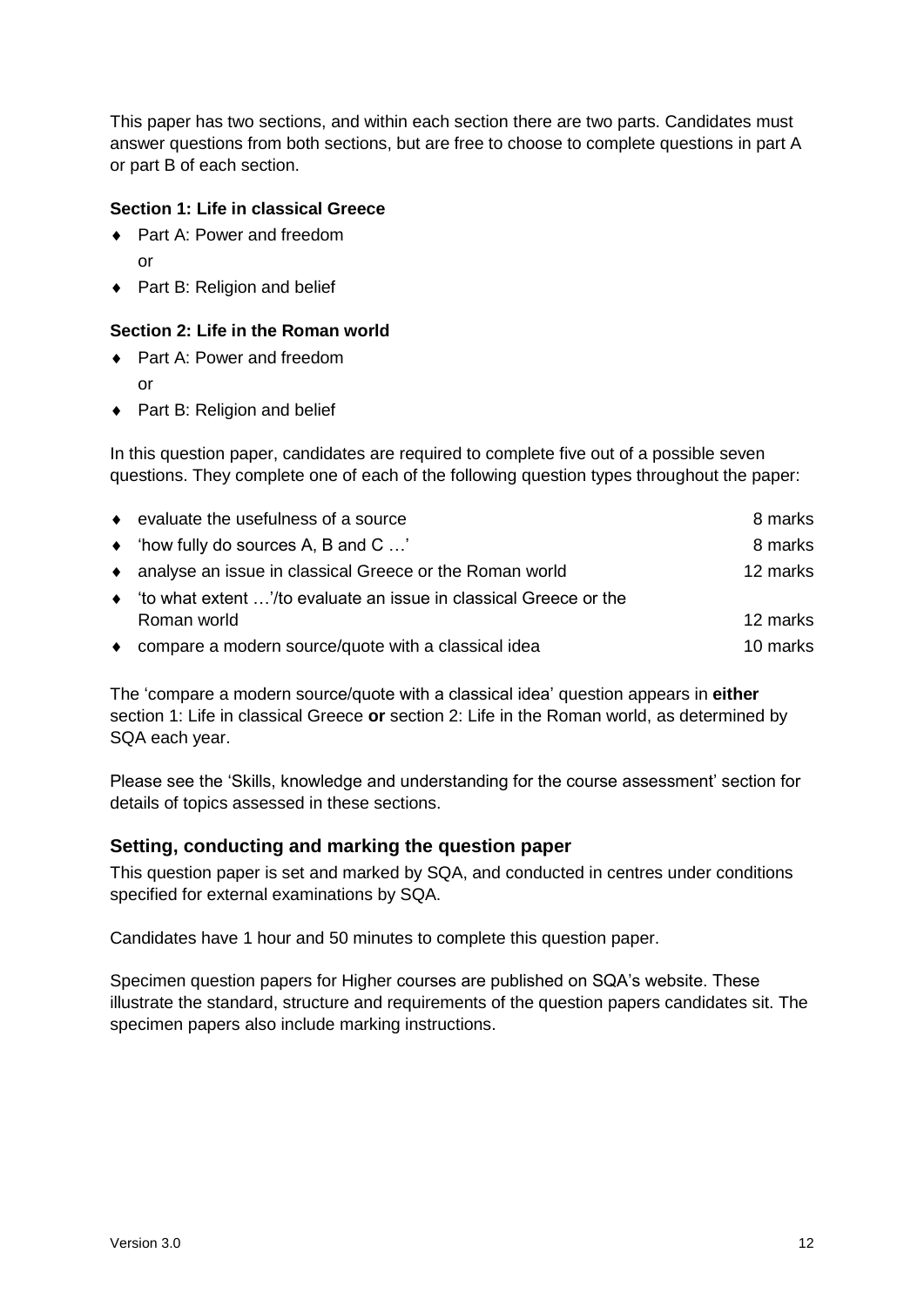# <span id="page-14-0"></span>**Course assessment structure: assignment**

# **Assignment 30 marks**

The assignment has a total mark allocation of 30 marks. This is 27% of the overall marks for the course assessment.

The assignment allows candidates to demonstrate the following skills, knowledge and understanding:

- identifying an appropriate classical studies issue about which there are alternative or different points of view
- researching the issue
- analysing the issue
- synthesising information in a structured manner
- drawing on in-depth knowledge and understanding to explain fully and analyse the issue
- comparing and contrasting the Greek and/or Roman worlds with the modern world, in terms of religious, political, social, moral or cultural life
- reaching a detailed and well-reasoned conclusion on the issue
- describing supporting information and potential challenges/counter-arguments

# **Assignment overview**

This assignment has two stages:

- ◆ research
- production of evidence

In the research stage candidates choose an issue or question; collect and evaluate evidence; organise, analyse and synthesise information from a range of sources; compare and contrast the classical and modern worlds; and come to a conclusion about the issue or question, supported with reasons and/or evidence.

Candidates must use the Classical Studies resource sheet to collate their evidence and references. This is used to support them in the production of evidence stage.

Teachers and lecturers may provide reasonable guidance on the types of issue or question, which enables candidates to meet all the requirements of this assignment. They may also guide candidates as to the likely availability and accessibility of resources for their chosen issue.

Candidates must work on their research with minimum support from their teacher or lecturer.

In the production of evidence stage candidates write a report of their findings. They use the completed Classical Studies resource sheet during this stage.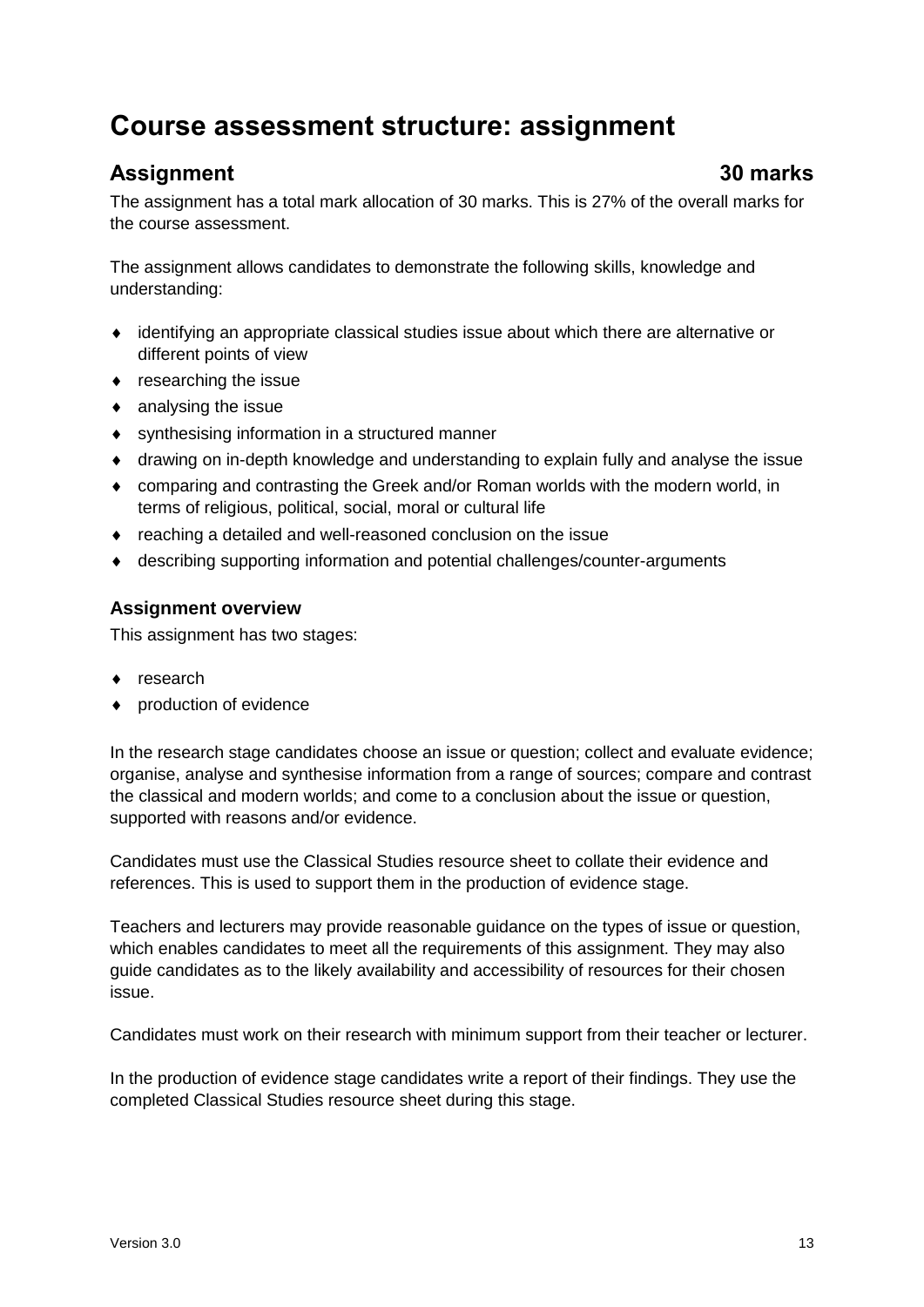# **Setting, conducting and marking the assignment**

The assignment is:

- ◆ set by centres within SQA quidelines
- conducted under a high level of supervision and control
- externally marked by SQA

SQA provides a brief for the generation of evidence being assessed. Candidates have an open choice of topic or issue to research.

# **Assessment conditions**

**Time**

# **Research stage**

Candidates undertake the research stage at an appropriate point in the course. This is normally when they have developed the necessary skills, knowledge and understanding. This stage is designed to be completed over a notional period of 8 hours, including preparation time for the production of evidence.

# **Production of evidence stage**

Candidates have 1 hour and 30 minutes to complete this stage.

Candidates complete the production of evidence stage in time to meet the submission date set by SQA.

# **Supervision, control and authentication**

Teachers and lecturers must exercise their professional responsibility to ensure that evidence submitted by a candidate is the candidate's own work.

The assignment is carried out under two different levels of supervision and control:

# **Research**

This stage is conducted under some supervision and control. This means that although candidates may complete part of the work outwith the learning and teaching setting, teachers and lecturers must put in place processes for monitoring progress and ensuring that the work is each candidate's own and that plagiarism has not taken place, for example:

- $\bullet$  interim progress meetings with candidates
- questioning
- candidate's record of activity/progress
- observation

Group work approaches are acceptable as part of the research stage. However, there must be clear evidence for each candidate to show that the candidate has met the evidence requirements.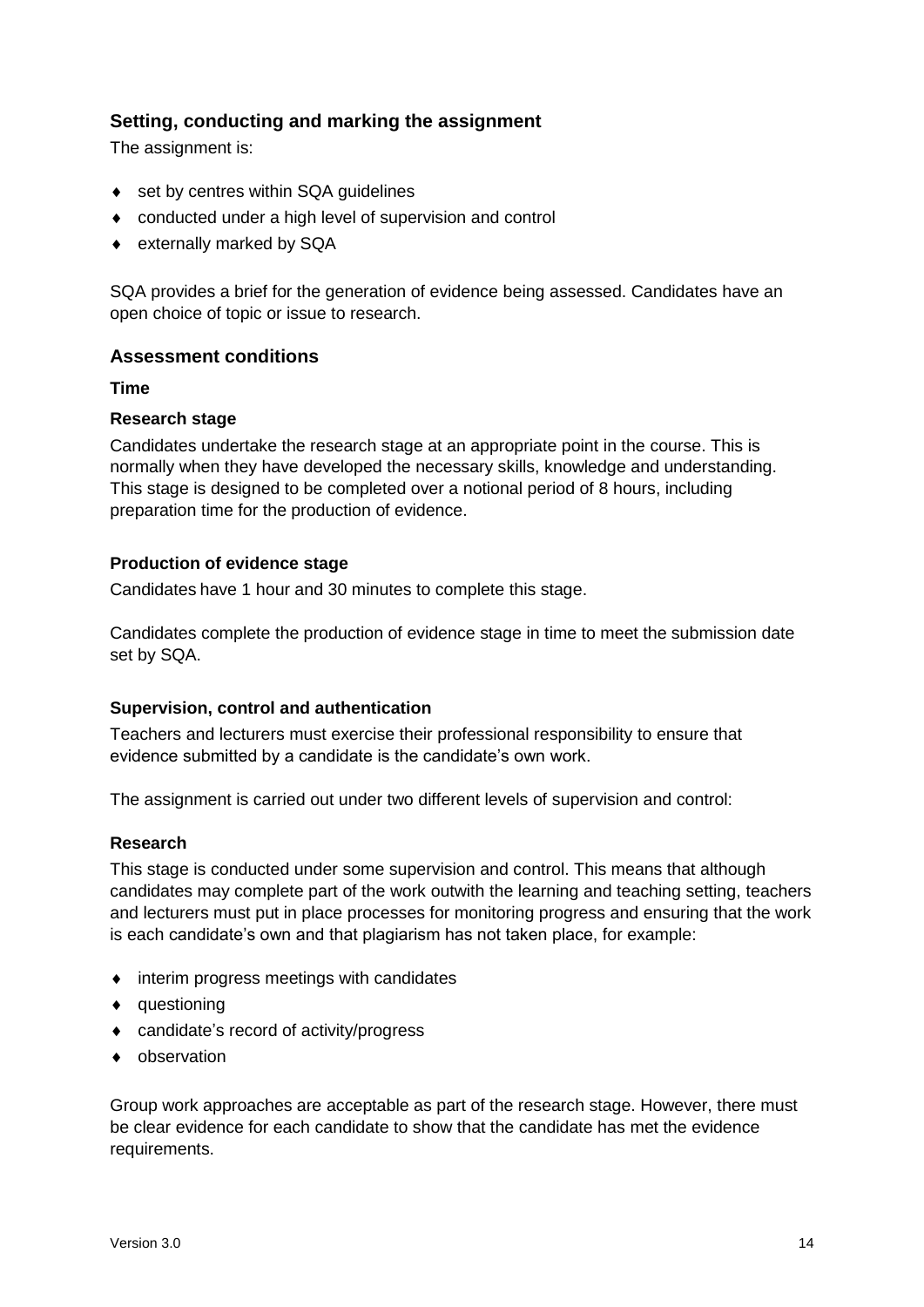# **Production of evidence**

This stage is conducted under a high degree of supervision and control. This means that:

- candidates must be in direct sight of the teacher or lecturer (or other responsible person) during the period of the assessment
- candidates must not communicate with each other
- candidates only have access to the Classical Studies resource sheet

#### **Resources**

During the research stage, there are no restrictions on the resources to which candidates may have access.

During the final production of evidence stage, candidates must only have access to the Classical Studies resource sheet. Resource sheets are not marked but must be submitted to SQA with candidates' assignments.

#### **Reasonable assistance**

Candidates must prepare for the production of evidence independently. However, reasonable assistance may be provided prior to the production of evidence taking place. The term 'reasonable assistance' is used to try to balance the need for support with the need to avoid giving too much assistance. If candidates require more than what is thought to be 'reasonable assistance', they may not be ready for assessment or they may have been entered for the wrong level of qualification.

Reasonable assistance may be given on a generic basis to a class or group of candidates, for example advice on how to develop an assignment plan. It may also be given to candidates on an individual basis. When reasonable assistance is given on a one-to-one basis in the context of something the candidate has already produced or demonstrated, there is a danger that it becomes support for assessment and teachers and lecturers need to be aware that this may be going beyond reasonable assistance.

In the research stage, reasonable assistance may include:

- $\bullet$  directing candidates to the instructions for candidates
- clarifying instructions/requirements of the task
- advising candidates on the choice of a topic or issue
- advising candidates on possible sources of information
- arranging visits to enable gathering of evidence
- $\bullet$  interim progress checks

In preparation for the production of evidence stage, reasonable assistance may include:

 advising candidates of the nature and volume of specified resources which may be used to support the production of evidence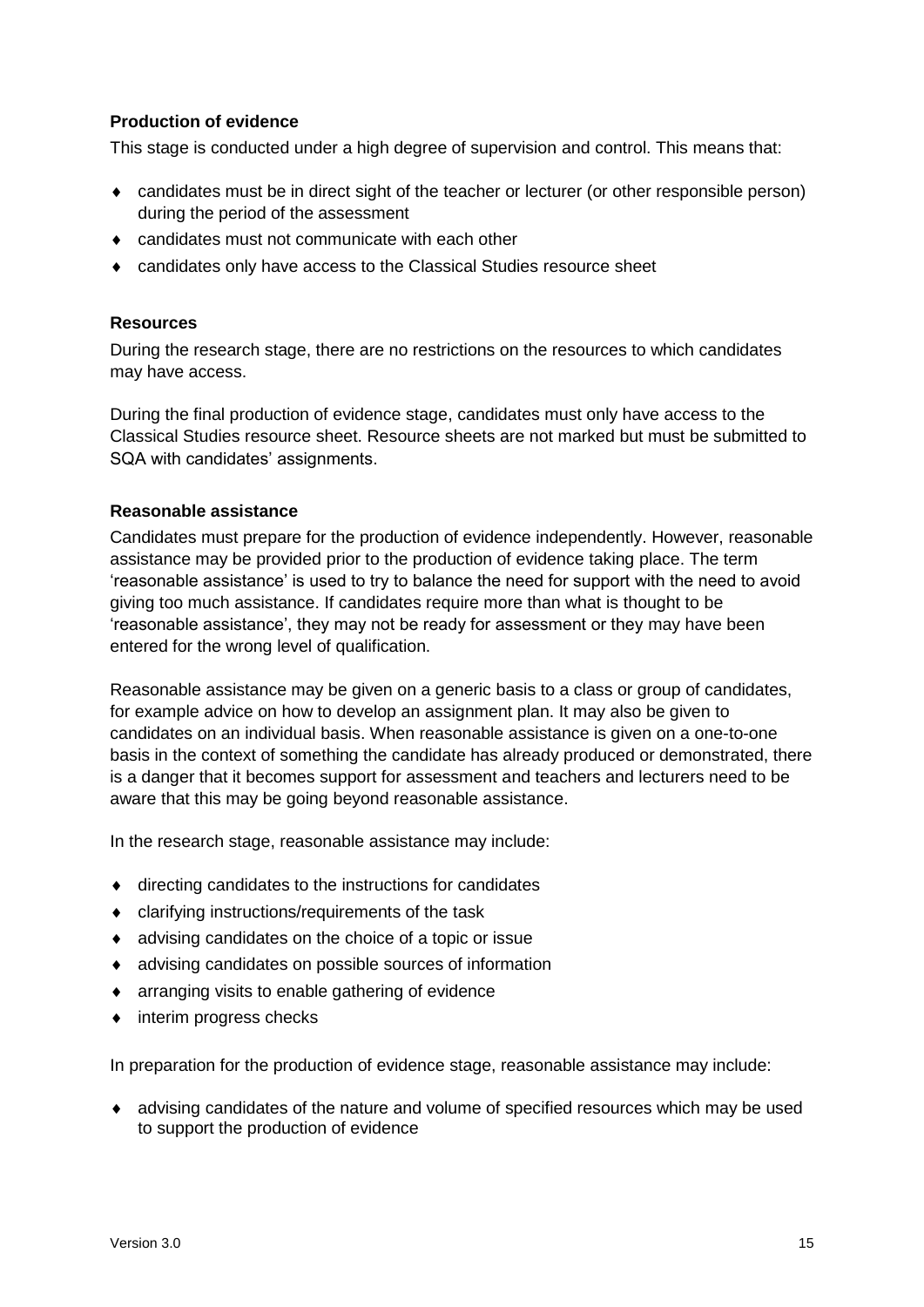At any stage, reasonable assistance does not include:

- providing the issue or question for the candidate
- directing candidates to specific resources to be used
- providing model answers or writing frames specific to the task (such as outlines, paragraph headings or section headings)
- providing detailed feedback on drafts, including marking

# **Evidence to be gathered**

The following candidate evidence is required for this assessment:

- candidate assignment
- Classical Studies resource sheet candidates must use only one side of this single A4 sheet and should use no more than 250 words.

Evidence is submitted to SQA for external marking. All marking is quality assured by SQA.

If a candidate does not submit a resource sheet, a penalty of 6 marks out of the total 30 marks is applied.

# **Volume**

There is no word count for the assignment; however the resource sheet must have no more than 250 words on it.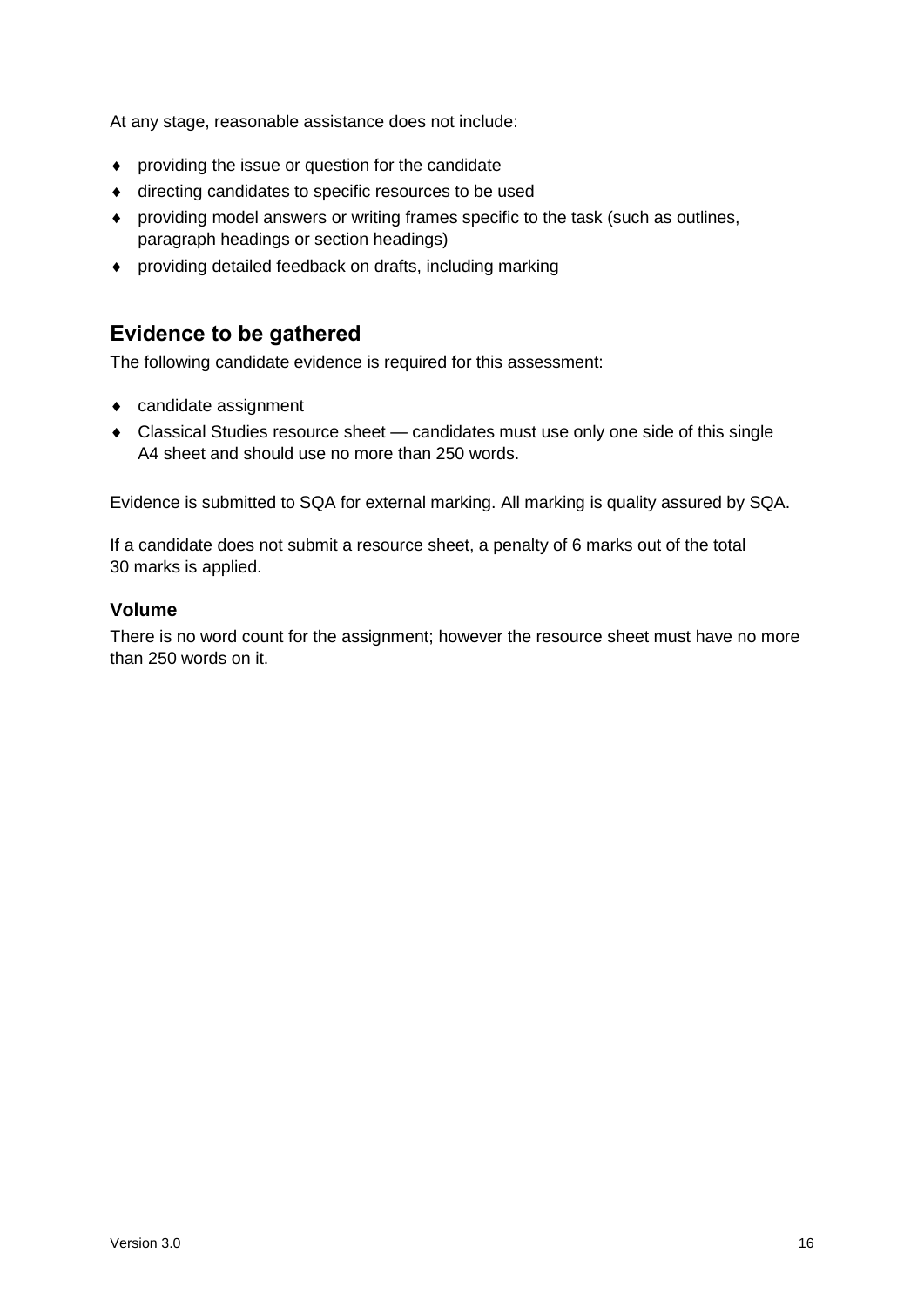# <span id="page-18-0"></span>**Grading**

Candidates' overall grades are determined by their performance across the course assessment. The course assessment is graded A–D on the basis of the total mark for all course assessment components.

# **Grade description for C**

For the award of grade C, candidates will typically have demonstrated successful performance in relation to the skills, knowledge and understanding for the course.

# **Grade description for A**

For the award of grade A, candidates will typically have demonstrated a consistently high level of performance in relation to the skills, knowledge and understanding for the course.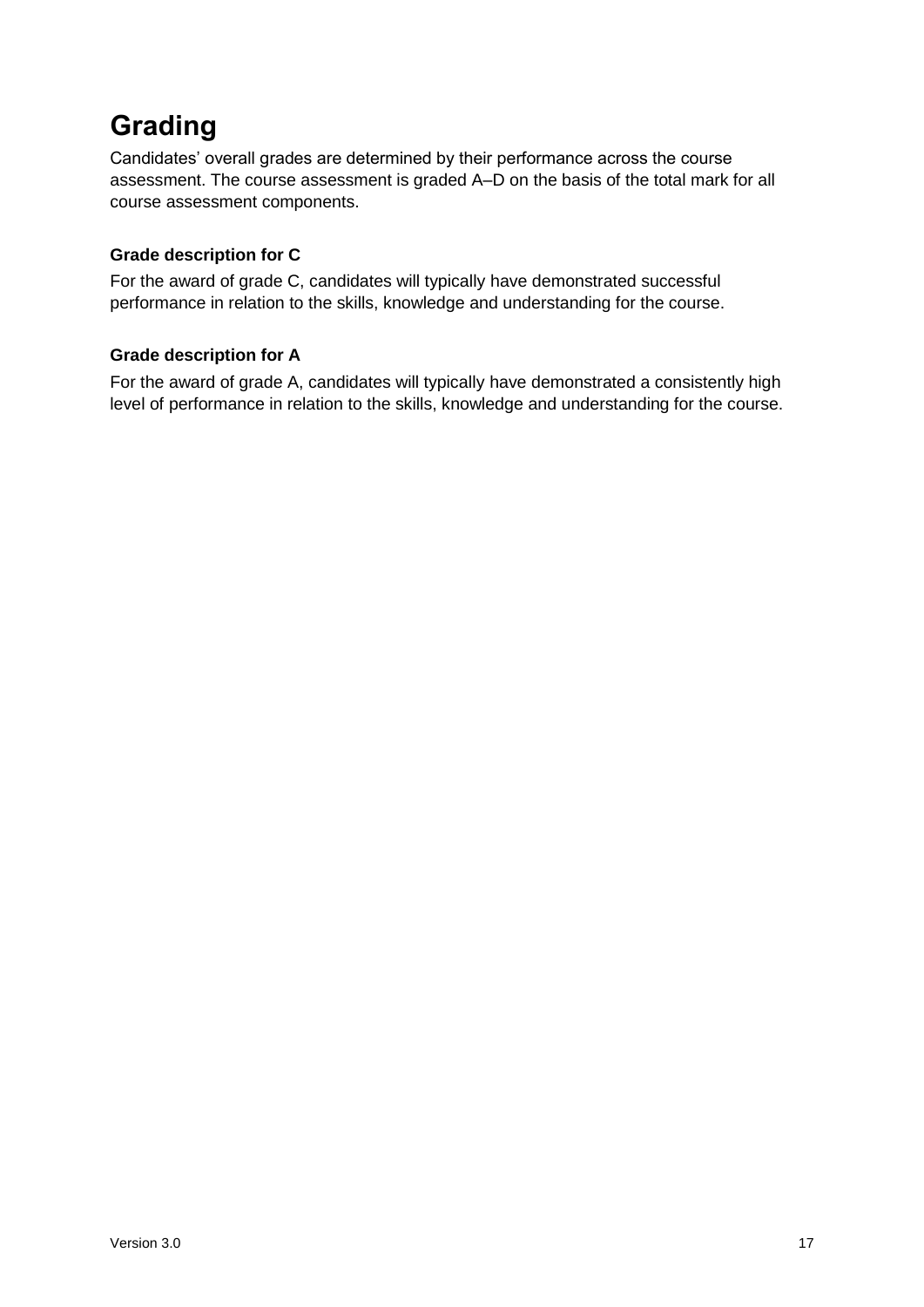# <span id="page-19-0"></span>**Equality and inclusion**

This course is designed to be as fair and as accessible as possible with no unnecessary barriers to learning or assessment.

For guidance on assessment arrangements for disabled candidates and/or those with additional support needs, please follow the link to the assessment arrangements web page: [www.sqa.org.uk/assessmentarrangements.](http://www.sqa.org.uk/assessmentarrangements)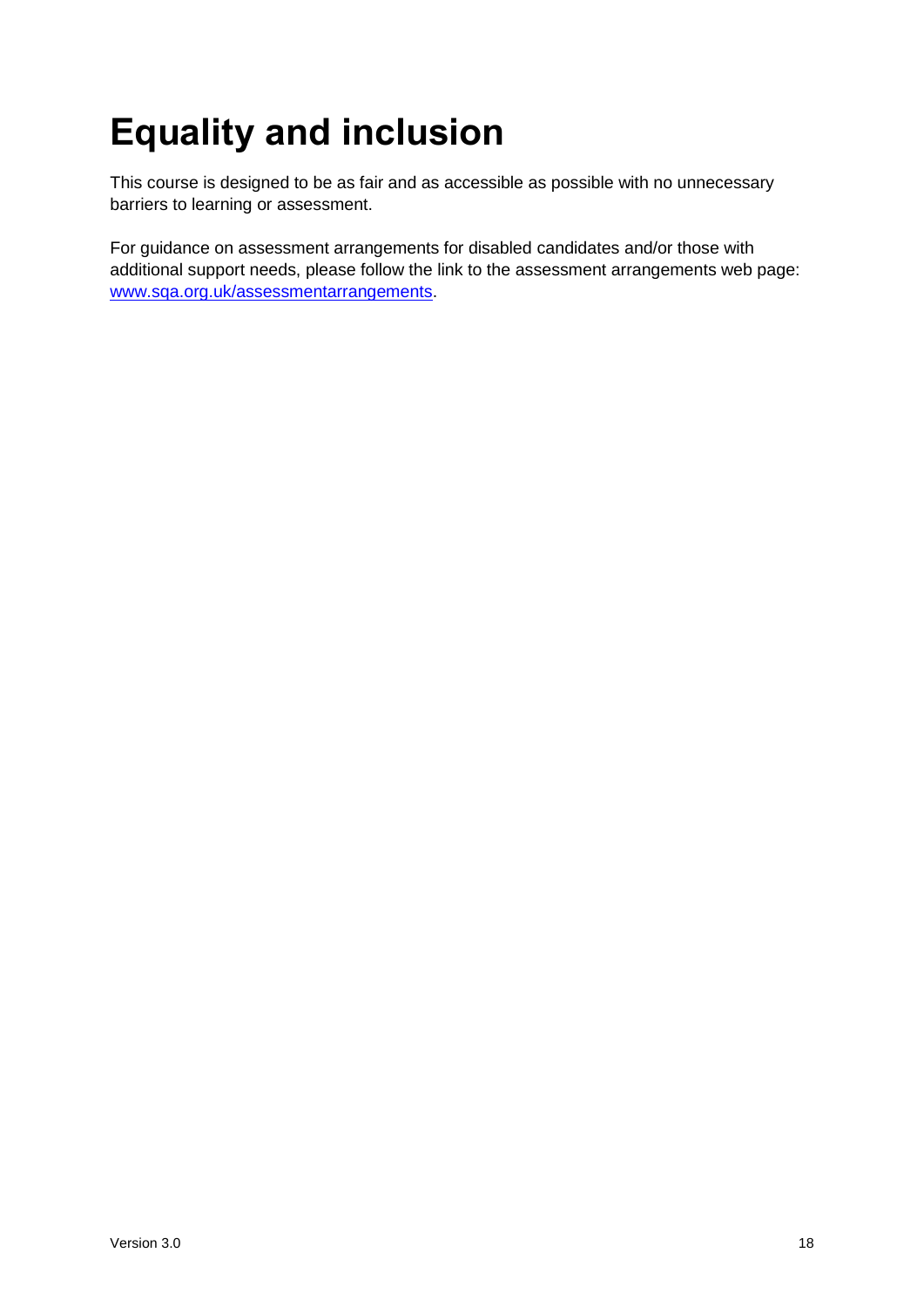# <span id="page-20-0"></span>**Further information**

The following reference documents provide useful information and background.

- **+ Higher [Classical Studies](https://www.sqa.org.uk/sqa/47921.html) subject page**
- [Assessment arrangements web page](http://www.sqa.org.uk/assessmentarrangements)
- ◆ Building the Curriculum 3-5
- ◆ [Guide to Assessment](http://www.sqa.org.uk/sqa/2424.html)
- Guidance on conditions of [assessment for coursework](http://www.sqa.org.uk/sqa/files_ccc/Guidance_on_conditions_of_assessment_for_coursework.pdf)
- [SQA Skills Framework: Skills for Learning, Skills for Life and Skills for Work](http://www.sqa.org.uk/sqa/63101.html)
- [Coursework Authenticity: A Guide for Teachers and Lecturers](http://www.sqa.org.uk/sqa/1418.html)
- ◆ [Educational Research Reports](http://www.sqa.org.uk/sqa/35847.958.html)
- ◆ [SQA Guidelines on e-assessment for Schools](http://www.sqa.org.uk/sqa/2424.html)
- ◆ [SQA e-assessment web page](http://www.sqa.org.uk/sqa/68750.html)

The SCQF framework, level descriptors and handbook are available on the SCQF website.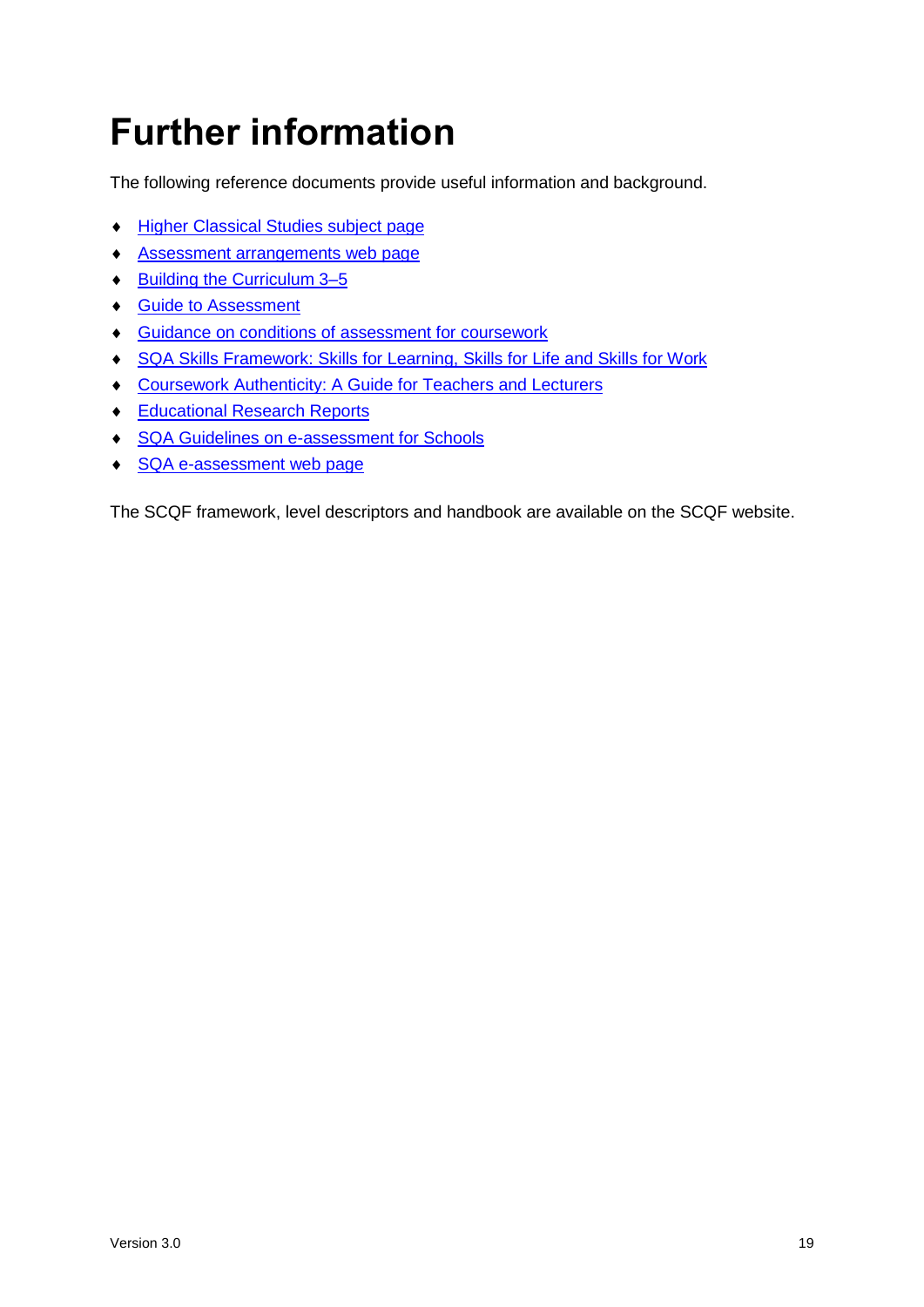# <span id="page-21-0"></span>**Appendix: course support notes**

# <span id="page-21-1"></span>**Introduction**

These support notes are not mandatory. They provide advice and guidance to teachers and lecturers on approaches to delivering the course. They should be read in conjunction with this course specification and the specimen question paper and/or coursework.

# <span id="page-21-2"></span>**Developing skills, knowledge and understanding**

This section provides further advice and guidance about skills, knowledge and understanding that can be included in the course. Teachers and lecturers have considerable flexibility to select contexts that will stimulate and challenge candidates, offering both breadth and depth.

Teachers and lecturers should refer to the 'Course assessment structure' section of this course specification for the skills, knowledge and understanding for the course assessment.

The following are examples of opportunities during the course where candidates can reinforce and deepen their skills, knowledge and understanding.

In section 1: Life in classical Greece, part B: Religion and belief, candidates could develop their knowledge and understanding of Greek religious practices by integrating this study with analysis of the *Medea* as part of the classical literature area of study.

In section 1: Life in classical Greece, and section 2: Life in the Roman world, candidates are to demonstrate factual and theoretical knowledge. They do this by using archaeological and written sources of evidence, presenting reasoned conclusions, and comparing and contrasting the classical and modern worlds. The contexts for study, outlined in the 'Skills, knowledge and understanding for the course assessment' section of this course specification, aim to be flexible and provide scope for a range of approaches to this comparison.

When using archaeological sources of evidence, teachers and lecturers can provide candidates with sources and encourage them to consider what they can and cannot learn from each one. As candidates gain evidence from different sources, they develop a fuller picture of life in the Greek and Roman worlds. Teachers and lecturers should provide a wide range of sources so that candidates do not simply understand aspects of the Greek and Roman worlds, but also begin to understand how our knowledge of the Greek and Roman worlds has been gained.

Learning about Scotland and Scottish culture enriches the candidates' learning experience and helps them to develop the skills for learning, life and work they need to prepare them for taking their place in a diverse, inclusive and participative Scotland and beyond. Where there are opportunities to contextualise approaches to learning and teaching to Scottish contexts, teachers and lecturers should do this.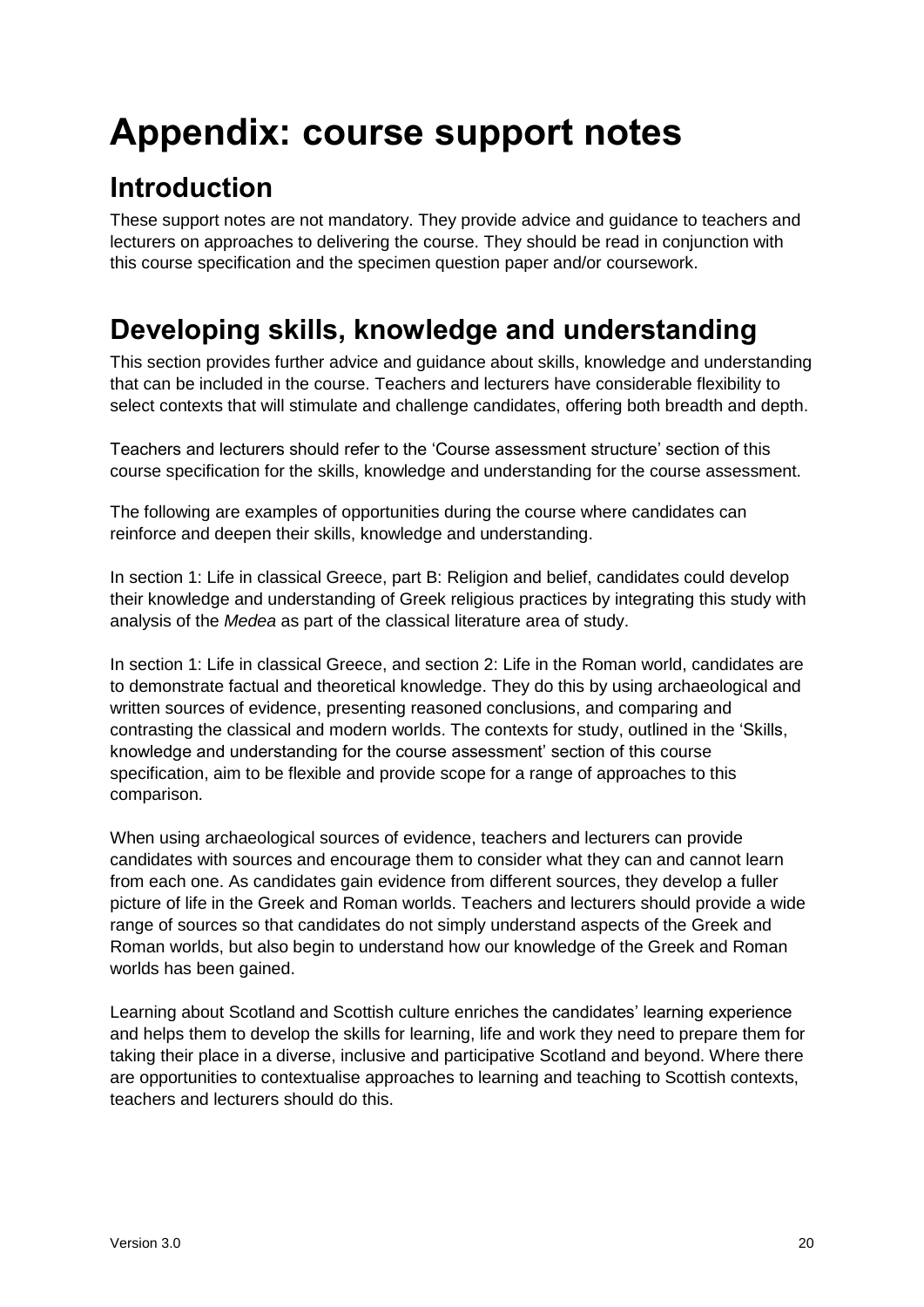# <span id="page-22-0"></span>**Approaches to learning and teaching**

The Higher Classical Studies course is a study of aspects of religious, political, social, moral and cultural values and practices of classical Greek and Roman societies, and how these are relevant to an understanding of modern society.

In terms of course planning, there is considerable choice available in order that teachers or lecturers have sufficient freedom to decide on teaching and learning approaches which best suit their candidates. There is no recommended teaching order for this course. Different combinations, or order of delivery, is appropriate in different contexts. This is for teachers and lecturers to manage.

The following examples provide teachers and lecturers with possible approaches to learning and teaching, focusing on universal ideas, themes or values covered by the course, and activities that can help candidates develop their skills, knowledge and understanding. These examples could easily be adapted to incorporate elements of all three areas of study of the course.

# **Classical literature Example approach —** *Antigone***, Sophocles**

Classical texts offer scope for study of the five universal ideas, themes or values:

- ◆ leadership
- ◆ fate versus free will
- **+** heroism
- ◆ conflict
- women in society

Candidates can explore these universal ideas, themes or values singly across texts, and/or within individual texts.

Relevant classical texts are capable of analysis beyond the five universal ideas, themes or values: these are a means of bringing focus to the texts. At Higher, candidates should read and understand the original texts. Candidates can help engage with texts, or extracts from texts, by accessing these in a variety of media.

Teachers and lecturers should choose a text for candidates to study, ensuring it meets the assessment criteria. Teachers and lecturers can choose various approaches to encourage candidates to develop the skills, knowledge and understanding as detailed in the 'Course assessment structure' section in this course specification.

Teachers and lecturers should remind candidates that the ancient texts would have been written with public performance in mind, and plays would have formed part of the activities at a religious festival. It is reasonable to discuss with candidates the likelihood that the audiences of these plays were being encouraged to think for themselves about the significance of the universal ideas, themes or values within this area of study.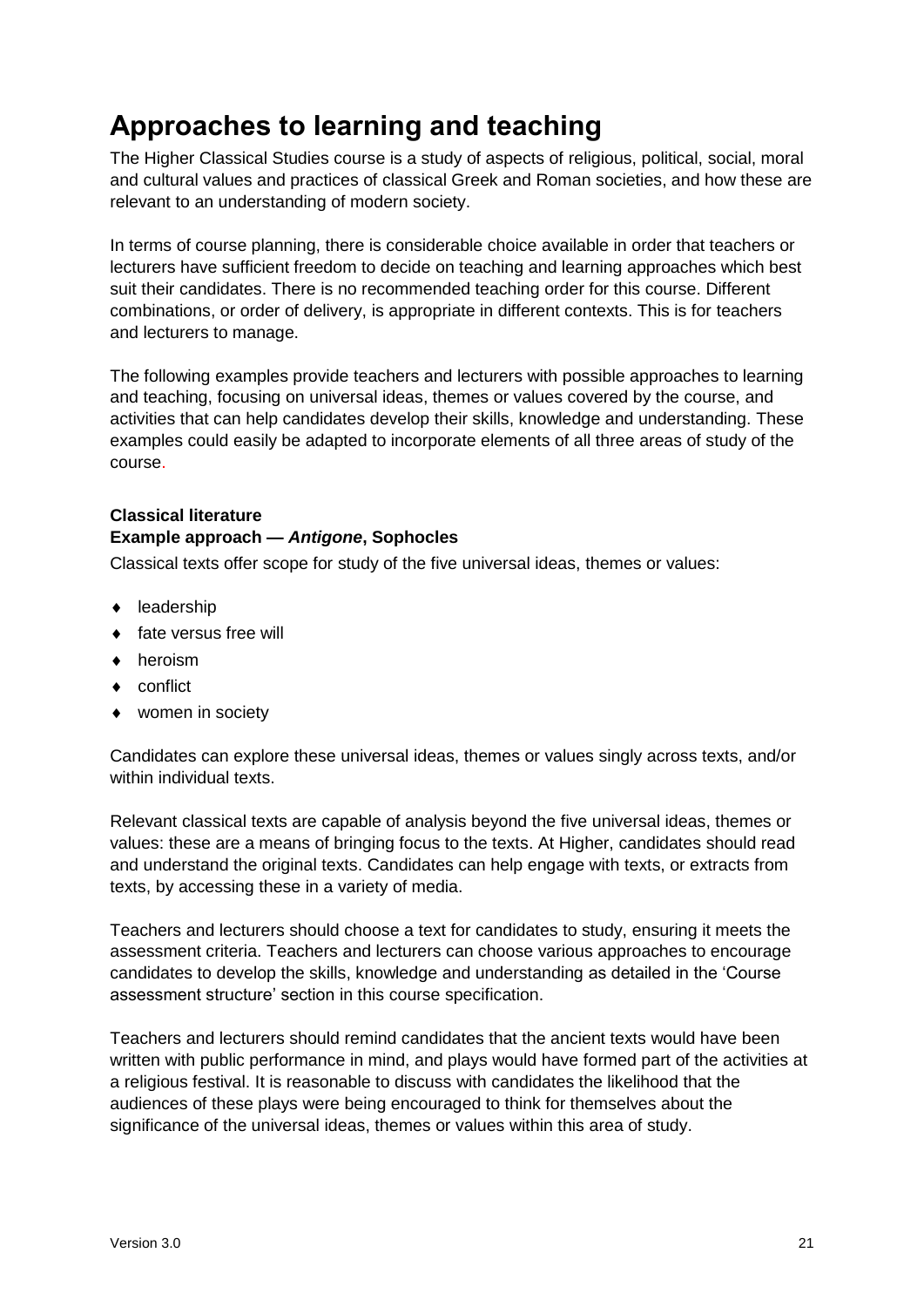While the example below is specific to Sophocles' *Antigone*, similar comment can be relevant to any alternative text offered. While this text happens to be a play, there is no reason why other forms of classical literature, poetry or prose may not provide texts for study.

Candidates can relate the themes from the fictional world which Oedipus, Medea and Odysseus inhabit, or the 'factional' world which Livy presents, to contemporary classical Greek and Roman perspectives and, at the same time, develop their views into comparison and/or contrast with the modern world.

Initially, teachers and lecturers should ensure candidates have a good knowledge of the text. They can do this by introducing a text, for example *The Odyssey*, and providing candidates with an overall description of the narrative, the characters, and the storylines involved.

# *Antigone***, Sophocles**

There are a number of translations of *Antigone,* with varying degrees of accuracy. Penguin and Oxford University Press carry academically accurate translations. Dramatised examples which are not completely accurate, notably Seamus Heaney's version of *Antigone*, *The Burial at Thebes,* as well as non-literary versions (visual or audiobook) can provide an interesting and stimulating introduction to the study of the written text. There are a number of productions on the story (for example BBC and Actors of Dionysus), and also scenes from various plays are available online.

Candidates can read the text or attend a performance of a reading. Dramatised delivery of the text can highlight aspects for candidates to discuss. Group discussion or individual feedback can enhance candidates' understanding of the text and of the universal ideas, themes or values. Teachers and lecturers should encourage different approaches, and distinguish the ideas candidates develop to support or direct them further.

While candidates may have studied related texts at National 5, for example *Medea* or *Oedipus the King*, they can also study these at Higher.

This example illustrates how *Antigone* can provide a context for studying two of the five universal ideas, themes or values for the classical literature area of study. The play also provides opportunities and contexts for studying the other universal ideas, themes or values.

If candidates choose leadership as a theme, Antigone's open challenge to the authority of Creon encourages the candidate to enquire about the nature of leadership in the world of the text and provides many opportunities to compare leadership in the modern world. They can also relate the text to personal experiences, for example school, college, family, sport, and/or community. Candidates can analyse the role of the leader in various situations.

The candidates' analysis should use discussion, argument, justification, judgement and presentation of a point of view. Teachers and lecturers should encourage candidates to generate questions from the text and dramatic setting. Peer and group analysis could deepen awareness of the theme.

The theme of leadership can be a focus within the text, but the text allows wider study, for example this might lead to the development of role-play in a dramatic setting, the writing of a version of Creon's decree, or an insight into Eurydice's last moments.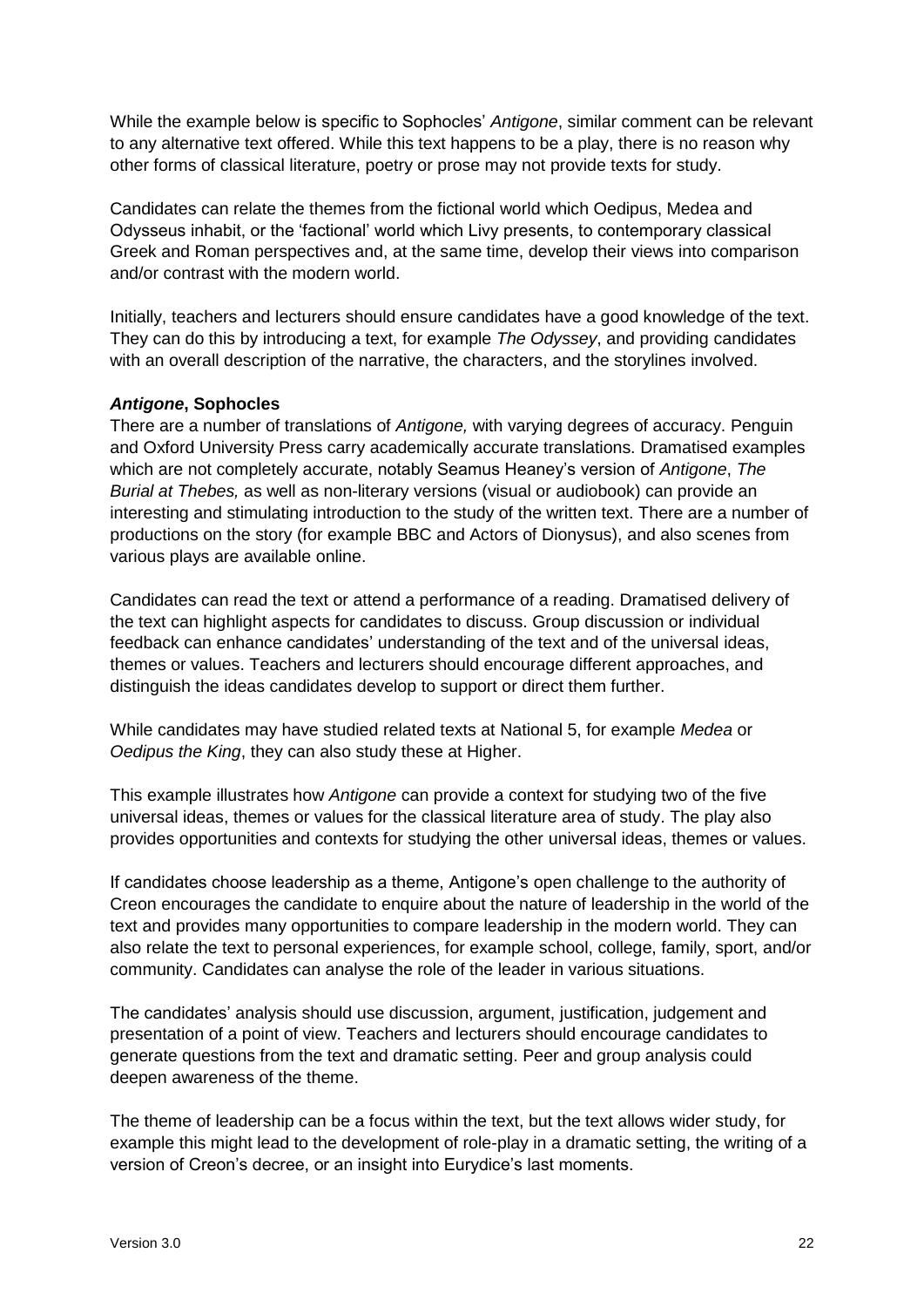If candidates choose conflict as a theme, this is integral to the action in *Antigone*, for example:

- ◆ Antigone and her sister are at loggerheads
- the leadership of Creon and the opposition provided by Antigone come into contact
- Creon has difficulty in dealing with his son
- ◆ Creon has an unhealthy antipathy towards Tiresias
- Creon's initial reaction of conciliation with the people of Thebes in his attempt to secure the well-being of the city soon descends into violence

There is scope for study of the theme of conflict within the text, and the contemporary relevance of this. Reference to current events at a national, international and/or domestic level may provide contemporary examples of this theme for comparison. Candidates can take a similar approach to any of the universal ideas, themes or values.

Teachers and lecturers should encourage candidates to develop the skill of gathering evidence from the classical text, and the skill of being able to process that evidence and to interpret it. Candidates should come to a deep understanding of the text, and demonstrate their understanding, for example by identifying, evaluating and explaining in their own words the development of universal ideas, themes or values, information, points of view.

Teachers and lecturers should encourage candidates to:

- participate in group tasks, debates or discussions, for example:
	- Are conflict and violence at the heart of a good drama?
	- Is Antigone a heroic character?
	- Fate rules free will is nothing.
- present information to peers, in verbal, written, graphical or other forms, for example:
	- How does leadership display itself in the play, looking at the various characters and how and/or if they intersect?
	- Could any other decree have satisfied Creon's need for security at the start of the play?
- write responses to questions
- $\bullet$  take part in role-plays, for example:
	- pseudo-TV and/or radio interviews *in situ* (developed for public display in class as aid to understanding action and/or motivation in the play)
	- Antigone interviewed in the aftermath of the conflict
	- Haemon arrives at the cave paparazzi and reporters hound him
	- Eurydice's maids describe her last moments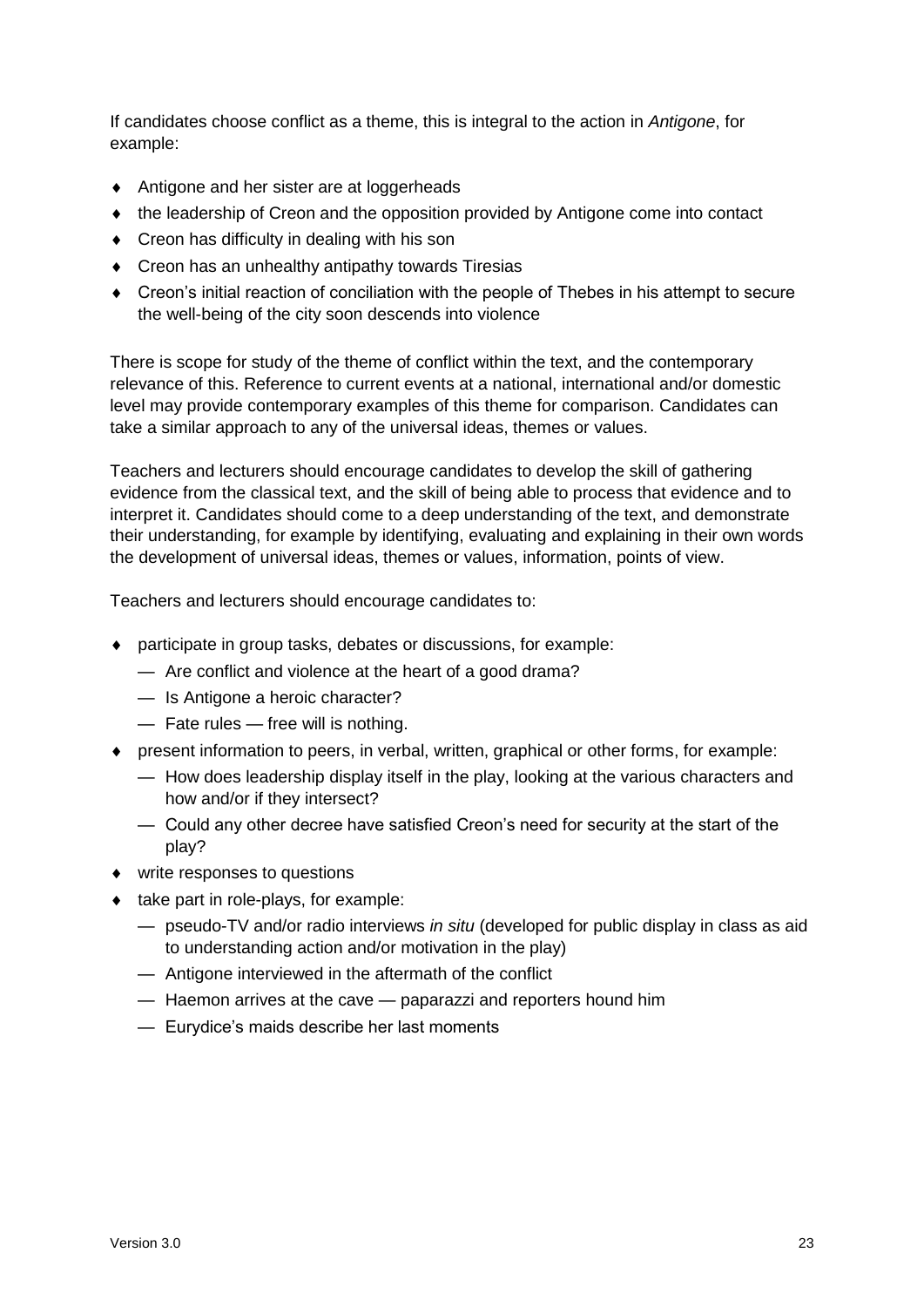- $\bullet$  take part in plays or write imaginary scenes, for example:
	- What if Polynices had survived his wound?
	- What if Creon had been less adamant in his decree?
	- What if the soldier had run away after his first unnerving encounter with Creon?
	- Would there be the same drama if Antigone had not acted alone?
- complete reflective diaries or logs, either written or online (for example using Glow)
- peer review and/or feedback covering all learning activities

# **Section 1: Life in Classical Greece, part A: Power and freedom Example approach — strengths and weaknesses of Athenian democracy**

Teachers and lecturers may find it helpful to approach this using the following stages:

- ◆ description
- explanation
- exploration
- ◆ application

# **Description**

This stage involves introducing and describing a large topic (in this example Athenian democracy) in a narrative way, and highlighting to candidates the key aspects for closer analysis. This initial phase of teaching is largely descriptive. It is strongly recommended teachers and lecturers use texts, and support this with notes they prepare using a wide range of secondary sources. Teachers and lecturers should use audiovisual material where possible to introduce and illustrate certain concepts. Television programmes which may be appropriate to use in this example of Athenian democracy include *Ancient Worlds* broadcast in 2010 by the BBC, or *Athens: The Truth about Democracy* by Bettany Hughes.

At the end of this stage, candidates should have an understanding of the main facts. In Athenian democracy, candidates should be able to describe the constitution of the Assembly and the Council, and describe how elections to the Council and all magistracies take place.

# **Explanation**

In this second stage, teachers and lecturers can prompt, or agree with candidates during discussions, areas of the topic they wish to study in more depth. The goal of this stage is for candidates to reach an understanding of why Athenian society felt that certain concepts made sense. For example the class could analyse the surprising truth that Athenian democracy felt that election by ballot was a fundamentally unfair system. Teachers and lecturers should encourage candidates to reach conclusions about why the Athenians thought this.

At this point teachers and lecturers should introduce candidates to more in-depth analysis. There is a wide range of books on the subject of Athenian democracy, and the teacher or lecturer can provide candidates with copies of articles or extracts of texts, or can create their own more detailed course notes which they can give to candidates as stimulus. Teachers and lecturers should decide on the most productive methods to encourage candidates to study their chosen topics. They should ask candidates to think imaginatively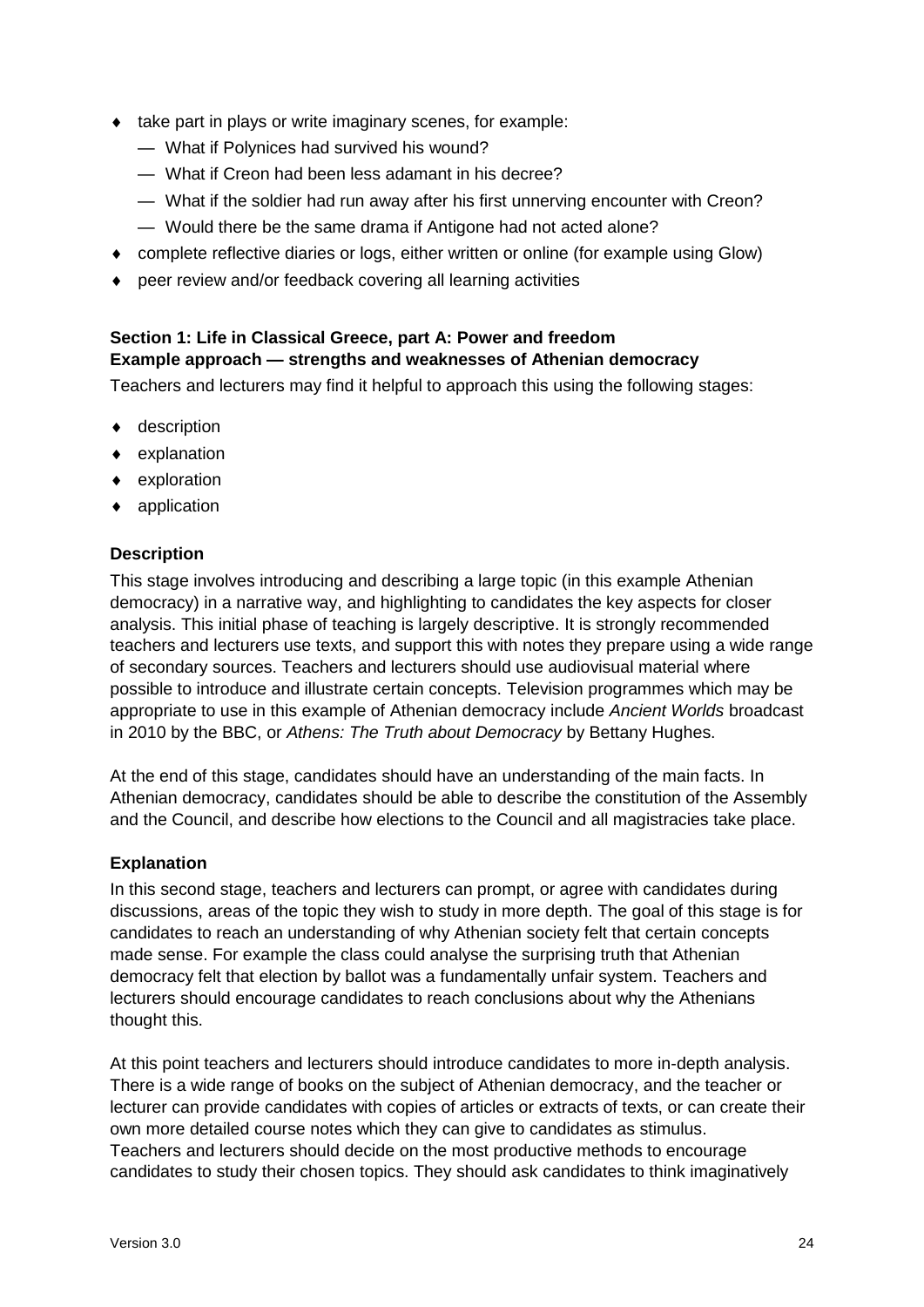about what may or may not be advantageous about election by ballot, and election by lot. Discussion could be the best tool for developing this understanding. There are various methods of encouraging discussion, for example:

- proposing questions for candidates to answer in written or oral form
- asking candidates to debate

At the end of this stage, teachers and lecturers should ensure that each candidate is able to describe positive and negative consequences of the Athenian election system and to understand why the Athenians believed that the positives outweighed the negatives.

Life in classical Greece offers opportunities for teachers and lecturers to use extracts from modern films to provide an accessible and engaging introduction to classical themes. With careful planning, extracts from popular modern films or television programmes can stimulate very interesting and valuable discussion. It can present a 'way in' to history and the continued relevance of the classical world to contemporary society. For example candidates may benefit from considering why the story of the battle of Thermopylae has captured the imagination of European civilisation for 2,500 years. It has come to symbolise the victory of freedom over tyranny; willing self-sacrifice against impossible odds for the greater good of the nation; and is one of the very few genuine turning points in human history. Through this perspective, candidates can see that elements of fantasy or myth are the artistic representation of the emotional ideas which have been attached to this battle.

# **Exploration**

Once candidates have analysed concepts and have developed knowledge of key Athenian beliefs, they can now explore certain lines of thought in greater depth; where possible this should involve looking at textual or material sources. Teachers and lecturers should introduce them to further historical description and/or evidence about specific events in Greek history that relate to the topic. For candidates to gain a deeper understanding of how the political system affected the conduct of the state, teachers and lecturers should provide candidates with extracts from classical writers to allow them to make their own judgements.

If studying the Athenian democracy, the teacher or lecturer could provide candidates with extracts from Polybius, Aristotle, and the Old Oligarch on the constitution of Athens, and also from Thucydides, or Xenophon describing how the nature of the democracy helped the state to be successful or unsuccessful. It would be advisable for the teacher or lecturer to use a scholarly work to identify suitable historical scenarios. Candidates could then study Thucydides' description of why the Athenian navy was launched against Sicily, noting how the Assembly may have been unwise. Then, by referring to the more political sources of Polybius, Aristotle, or the Old Oligarch, they could reach conclusions about the effectiveness of the democracy.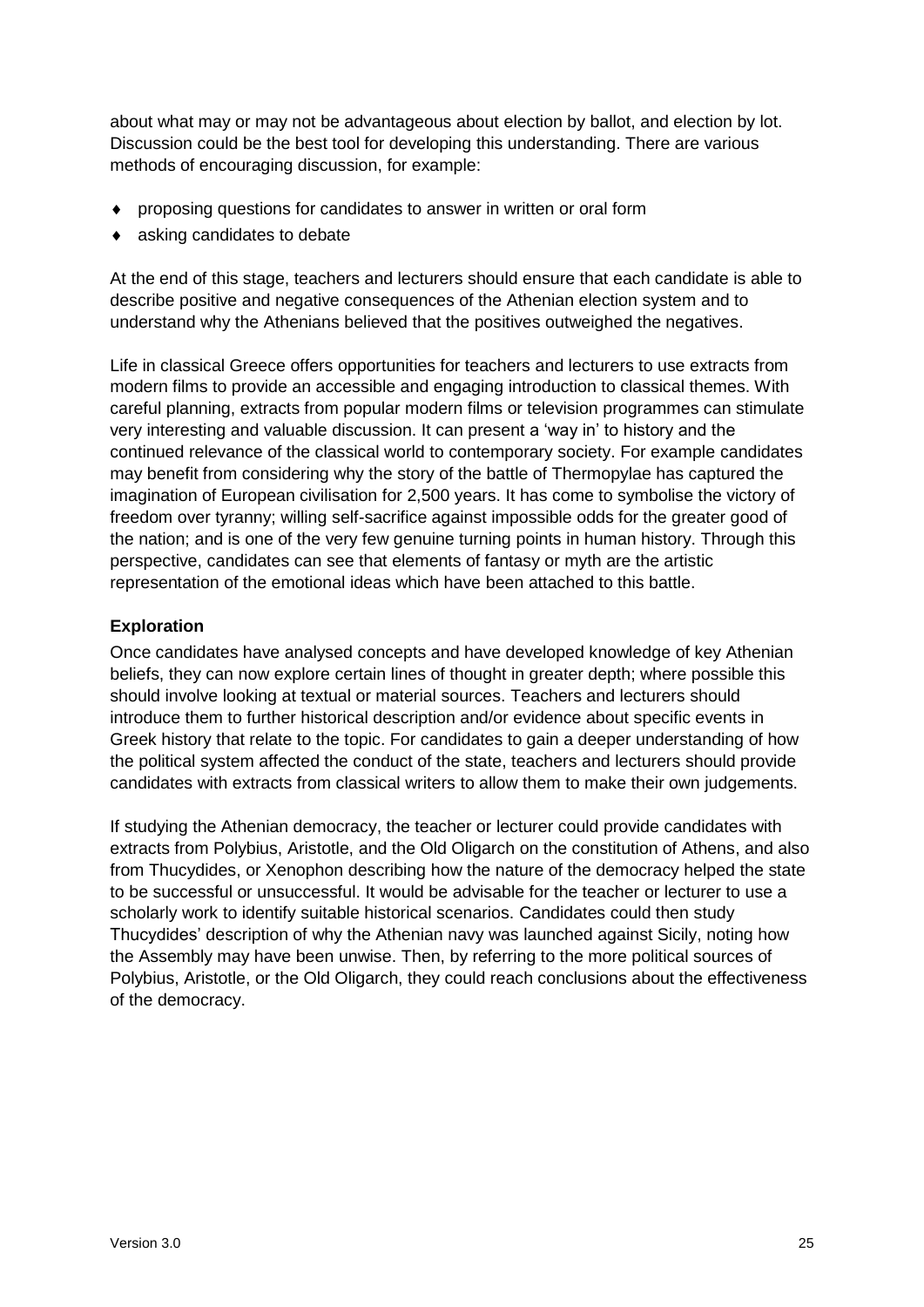# **Application**

A key purpose of the Classical Studies course is to develop a knowledge and understanding of the classical Greek and Roman civilisations by comparing and contrasting these classical societies with the modern world. At the end of each of these stages, teachers and lecturers should encourage candidates to think about modern institutions and/or ideas in comparison with their analysis of Athenian democracy.

# **Section 2: Life in the Roman world, part B: Religion and belief Example approach — attitudes towards Christianity**

Teachers and lecturers may find it helpful to approach this using the following stages:

- ◆ description
- analysis
- $\bullet$  exploration
- ◆ application

# **Description**

This stage would involve introducing and describing a large topic (in this example Christianity) in a narrative way, and highlighting to candidates areas for closer analysis. This initial phase of teaching is largely descriptive.

It is strongly recommended teachers and lecturers use texts, and support this with notes they prepare using a wide range of secondary sources. Teachers and lecturers should use audiovisual material where possible, to introduce and illustrate certain concepts. Television programmes which may be appropriate to use in this example of attitudes towards Christianity include *Rome Revealed*, or *Ancient Worlds*, or *Ancient Rome* by the BBC.

At the end of this stage, candidates should have an understanding of the main facts. In Christianity in the Roman world, candidates should be able to describe the main beliefs held by early Christians according to sources from the time (rather than later Christian accounts) and describe why this new form of religion was appealing to certain members of society whose needs were not met by traditional polytheism in the Roman world.

# **Analysis**

In this stage, teachers and lecturers can prompt, or agree during discussions with candidates, areas of the topic they wish to study in more depth. The goal of this stage is for candidates to reach an understanding of how Roman society operated for both 'native' and 'Romanised' communities. For example, candidates could consider different sources of evidence for tolerance and/or intolerance of Christian communities.

At this point, teachers and lecturers should introduce candidates to more in-depth analysis. There is a wide range of books on the subject of religion in the Roman world, including Christianity, and the teacher or lecturer can provide candidates with copies of articles or extracts of texts, or can create their own more detailed course notes which they can provide to candidates as stimulus.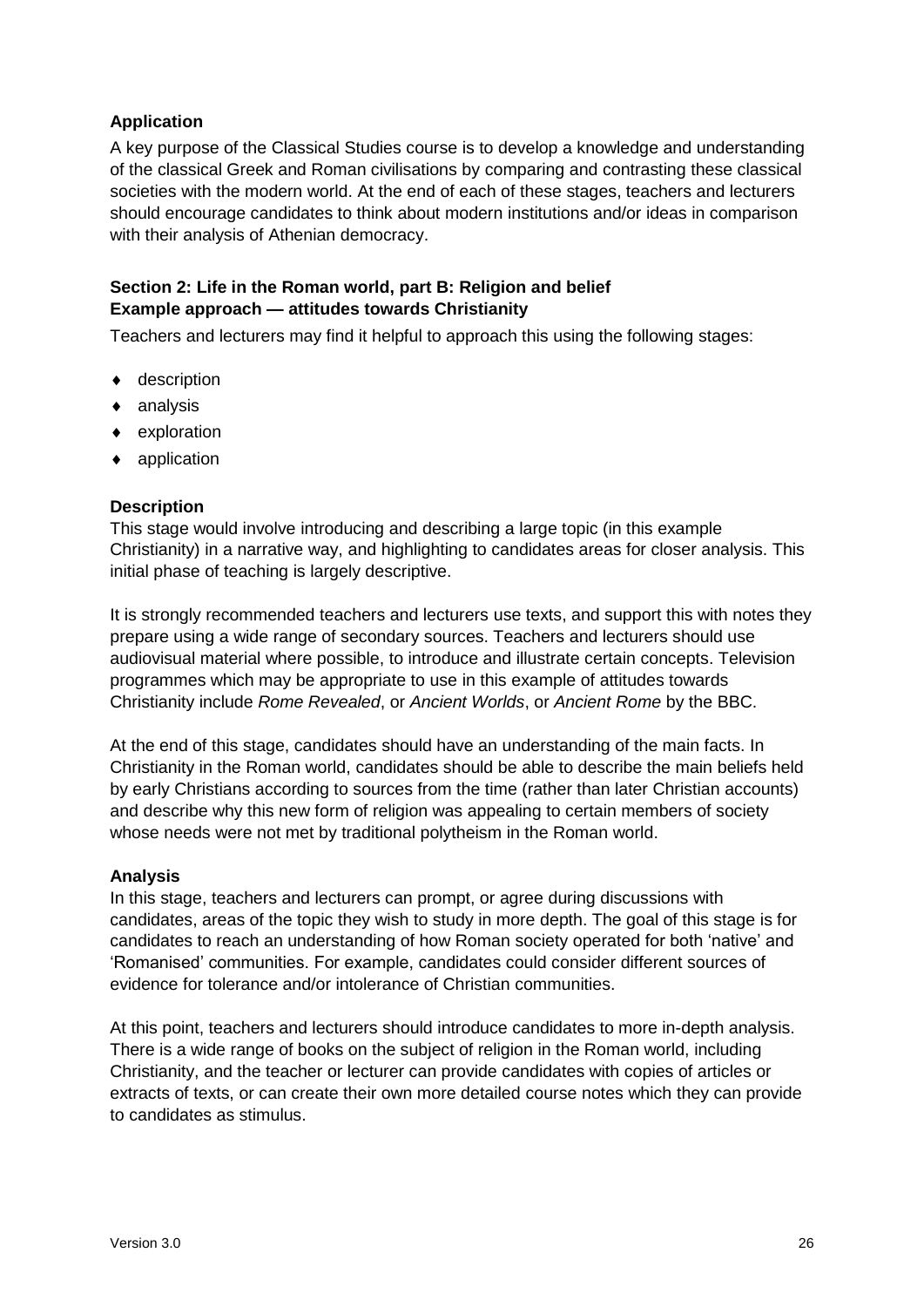Teachers and lecturers should decide on the most productive methods to encourage candidates to study their chosen topics. They should ask candidates to think imaginatively about what may or may not be appealing about the aspects of Christianity. Discussion could be the best tool for developing this understanding. There are various methods of encouraging discussion, for example:

- proposing questions for candidates to answer in written or oral form
- asking candidates to debate

At the end of this stage, teachers and lecturers should ensure that each candidate is able to describe positive and negative aspects of following the new faith, and understand why early Christians believed that the positives of their faith outweighed the negatives.

# **Exploration**

Once candidates have developed an understanding of key Roman beliefs, teachers and lecturers should introduce them to further historical description and/or evidence about specific events in Roman history that relate to the topic. For example the issue of persecution is one which has highlighted the modern conception of Christianity in early Rome. Teachers and lecturers could provide candidates with a range of source material, allowing them to develop an understanding of how far the standard view is a genuine reflection of the available sources. Candidates could read extracts from *Acts of the Apostles*, and early Christian fathers such as Tertullian, alongside Roman historians, for example Tacitus and the famous letters of Pliny.

# **Application**

A key purpose of the Classical Studies course is to develop a knowledge and understanding of the classical Greek and Roman civilisations by comparing and contrasting these classical societies with the modern world. At the end of each of these stages, teachers and lecturers should encourage candidates to think about modern institutions and/or ideas in comparison with their analysis of Christianity in early Rome.

# <span id="page-28-0"></span>**Preparing for course assessment**

Course assessment consists of two question papers and an assignment, which draw on the skills, knowledge and understanding developed across the course. Teachers and lecturers should ensure they cover the entire content for the course given in this course specification.

To prepare for the question papers, candidates should:

 work individually, in small groups or within the class or group as a whole, at the discretion of the teacher or lecturer

To prepare for the assignment, candidates should:

- ◆ identify an issue or question for the assignment
- gather information and carry out the research, for example using books, the internet
- analyse their findings
- prepare their conclusion, and prepare for the production of evidence stage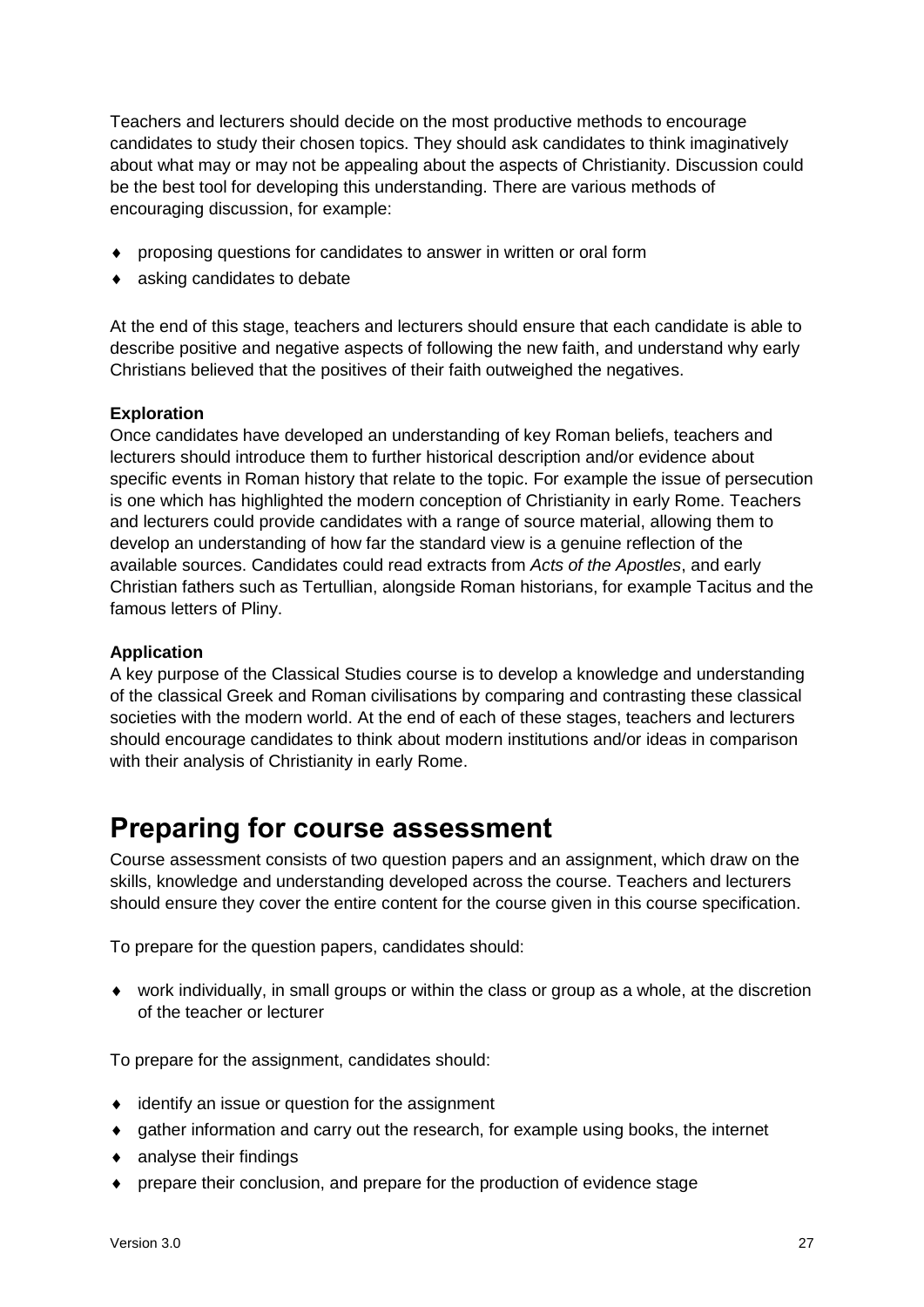Candidates learn best when they:

- understand clearly what they are trying to learn
- $\bullet$  know what is expected of them
- are given feedback about the quality of their work, and what they can do to make it better
- are given advice about how to make improvements and are fully involved in deciding what needs to be done next, and know who can help them if they need it

Teachers or lecturers should:

- share learning and assessment criteria
- ◆ deliver effective feedback
- encourage peer and self-assessment
- question effectively using higher-order questioning when appropriate

# **Assignment**

Teachers and lecturers should provide reasonable guidance on suitable types of issues or questions for the Higher Classical Studies assignment, and attempt to provide initial stimulus to the candidates.

Teachers and lecturers should ensure candidates know what they are expected to do and what type of support is provided.

It is a requirement of the Classical Studies assignment at Higher that candidates draw relevant comparisons between the classical and modern worlds. If teachers or lecturers have difficulty seeing where candidates can make effective comparison with the modern world, then it would be appropriate to discuss with the candidates how to amend the focus of the study.

Candidates, and teachers or lecturers, are encouraged to be imaginative in finding appropriate topics or issues for study that invite comparisons between the classical and modern worlds. The following are possible examples of issues and questions that may be suitable for the assignment:

- An analysis of the impact of the use of slavery in Athens in the fifth century BC.
- To what extent were the members of the Athenian empire mistreated by Athens in the fifth century BC?
- An analysis of fate and free will as depicted in Sophocles' play 'Oedipus the King'.
- To what extent can Antigone, in Sophocles' play of the same name, be described as a hero?
- An analysis of the role and status of women in Rome in the first century AD.
- To what extent was it beneficial to be part of the Roman empire?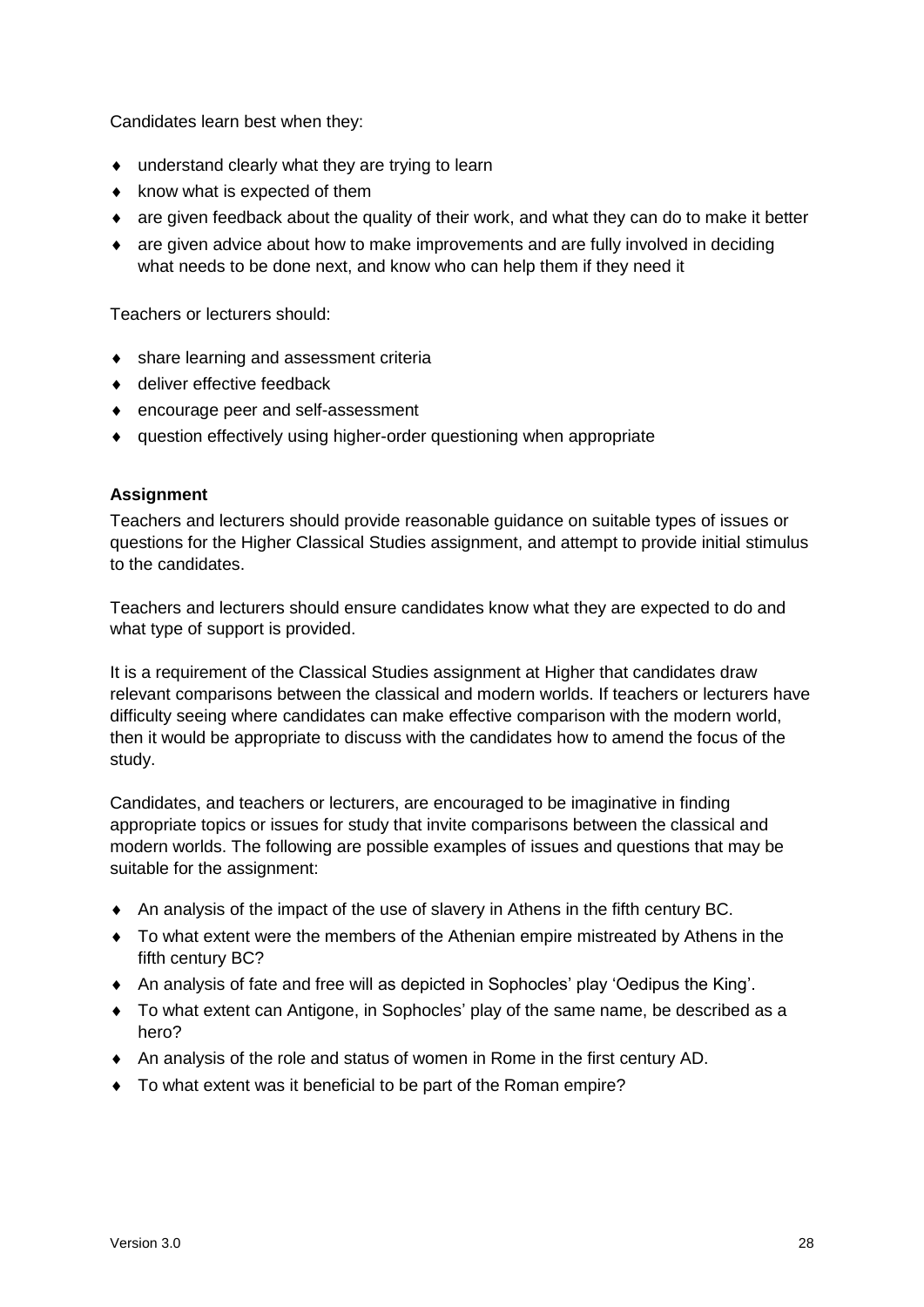# <span id="page-30-0"></span>**Developing skills for learning, skills for life and skills for work**

Teachers and lecturers should identify opportunities throughout the course for candidates to develop skills for learning, skills for life and skills for work.

Candidates should be aware of the skills they are developing and teachers and lecturers can provide advice on opportunities to practise and improve them.

SQA does not formally assess skills for learning, skills for life and skills for work.

There may also be opportunities to develop additional skills depending on approaches being used to deliver the course in each centre. This is for individual teachers and lecturers to manage.

# **1 Literacy**

Teachers and lecturers should encourage candidates to read widely, produce extended writing where appropriate, and also provide opportunities for candidates to undertake a wide variety of written tasks. Candidates may also experience listening and talking skills during class discussions and debates.

# **1.1 Reading**

Candidates have the opportunity to develop reading skills throughout the course, and while undertaking their assignment. Candidates should read a variety of texts, for example historical accounts of Greek and Roman life, extracts of classical plays, epic poems, and modern historical writings, developing their knowledge and understanding of different types of text. Candidates work with a range of sources of varying difficulty which develops their ability to express reasoned views on the usefulness of sources in terms of providing information. This develops the ability to read critically and apply knowledge and understanding to a written source.

# **1.2 Writing**

Teachers and lecturers should encourage candidates to read widely and undertake extended writing where appropriate in order to prepare them for possible progression to Advanced Higher Classical Studies, further and higher education and employment. The requirement to express detailed and well-structured views about sources, or classical texts, provides an ideal opportunity for candidates to develop the skills of extended writing, in particular expressing coherent arguments.

# **4.6 Citizenship**

Issues of citizenship permeate the Classical Studies course at all levels. At Higher, the course develops in-depth knowledge and understanding of religious, political, social, moral or cultural aspects of life in classical Greek and Roman societies. For example the opportunity to study the Athenian democratic system, or ways of life in Roman Britain, or the role of women in classical Greece, helps candidates build an appreciation of the role of the citizen in a complex society. The requirement to compare and contrast the classical and modern worlds provides a clear opportunity for candidates to build an understanding of the changing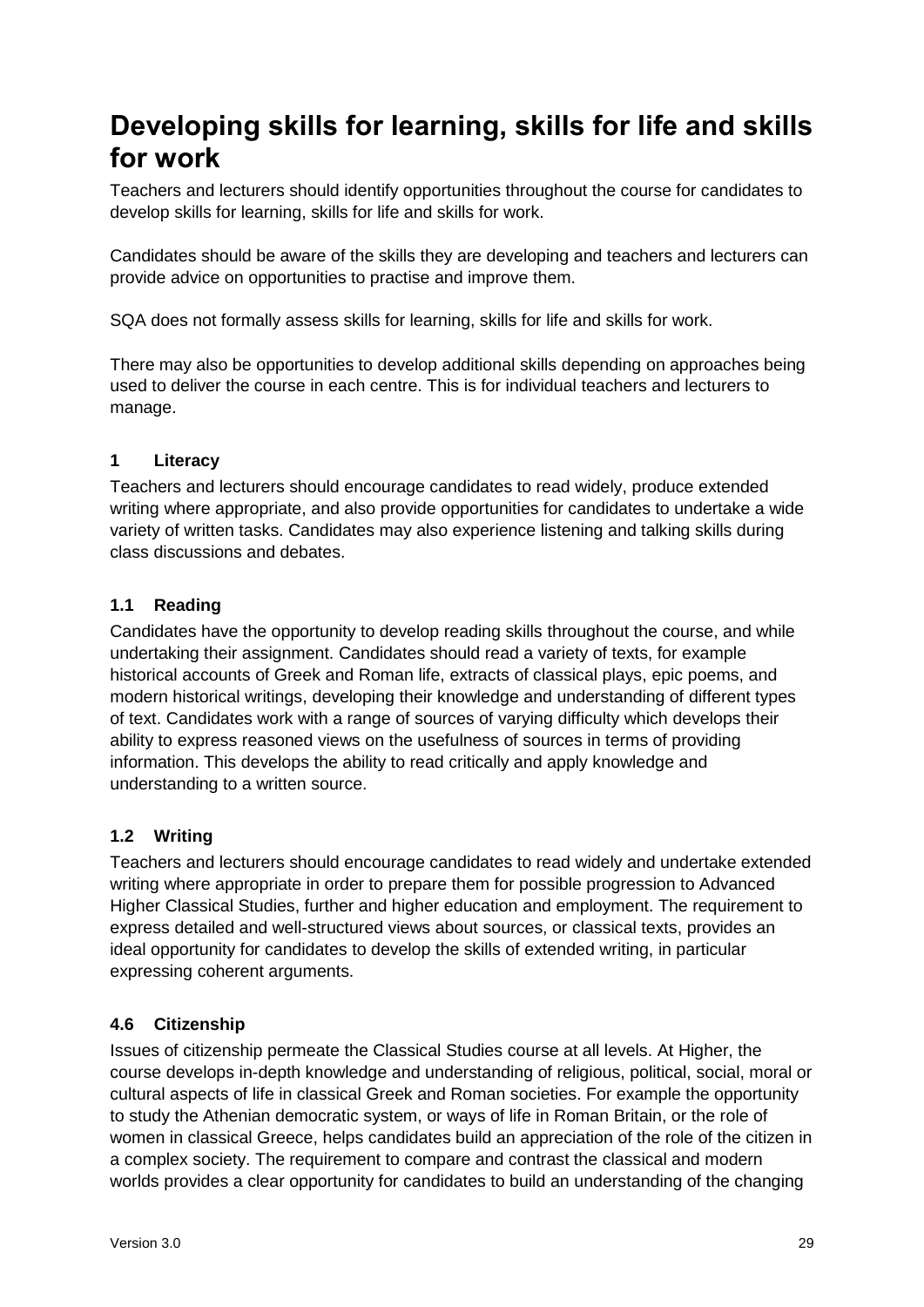nature of citizenship over time, and to gain a greater appreciation of its value in the contemporary world. In the classical literature area of study, candidates develop understanding of universal ideas, themes and values which illustrate a continuity of human experience between the classical and modern worlds. The course provides a rich and diverse set of contexts for studying the concept of citizenship in many forms.

# **5.3 Applying, and 5.4 Analysing and Evaluating**

At Higher, candidates are required to apply their knowledge and understanding of factual elements of life in the classical world to theoretical or abstract concepts. For example when candidates study the *Medea,* in addition to explaining the narrative of the text, they should show that they have understood how the actions of characters illustrate certain universal ideas, themes or values (for example heroism, conflict, or fate versus free will) and explain the relevance of these ideas in the contemporary world.

Candidates should use a wide range of different sources of information including literature, archaeological evidence and written historical sources. Teachers and lecturers should direct more able candidates to more complex, and potentially richer sources of information. This is for the individual teacher or lecturer to judge. It is important to maintain a balance between individual research and directing candidates towards valuable sources that allow them to demonstrate and practise their individual skills.

Examples which demonstrate application of higher-order cognitive skills may include:

- Providing an in-depth evaluation of the benefits and limitations of Thucydides' account of the war with Sparta, by providing information to compare warfare in modern and classical times.
- Explaining how the play *Antigone* illustrates the theme of conflict (including consideration of the distinction between inner conflict and physical violence) and what the text tells us about human relationships and politics today.
- Explaining the importance of archaeological remains from Pompeii and building up a picture of people's lives, and of the challenges and limitations presented by the availability of archaeological evidence.

Useful verbs for compiling questions and/or activities for 'applying' type of thinking skills include: 'solve, show, use, illustrate, construct, complete, examine'.

Useful stems to thinking questions:

- ◆ From the information, can you explain some implications of ...
- ◆ What questions would you ask of ...
- ◆ Would this information be useful if ...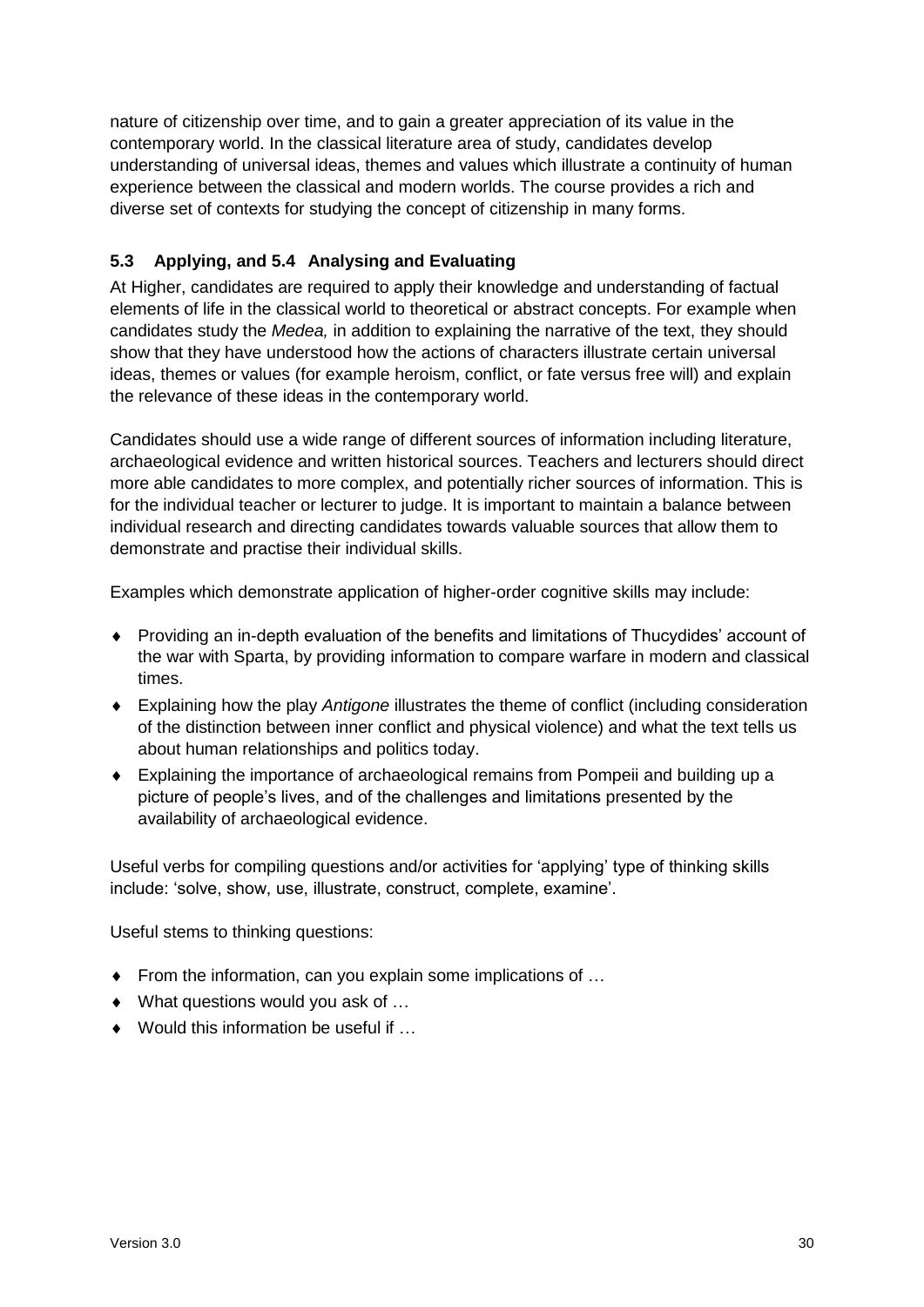Useful verbs for compiling questions and/or activities for 'analysing and evaluating' type of thinking skills include: 'analyse, distinguish, examine, compare, contrast, investigate, categorise, identify, explain'.

Useful stems to thinking questions:

- ◆ Why did X occur...
- ◆ Can you explain what must have happened when ...
- ◆ What are some of the problems of ...
- ◆ Can you distinguish between ...

# **Assignment**

Completing the Higher Classical Studies assignment provides opportunities for developing skills for learning, skills for life and skills for work. Candidates have the opportunity to develop reading and writing as they research their chosen issue or question, and write a report of their findings. They develop personal learning as they work independently to identify and refine an issue or question, and carry out research. They develop citizenship through deepening their understanding of the continued impact and significance of the classical world to contemporary society.

The assignment also allows for the development of writing skills. Candidates should describe and summarise their research, assess the usefulness of different sources, and express a conclusion.